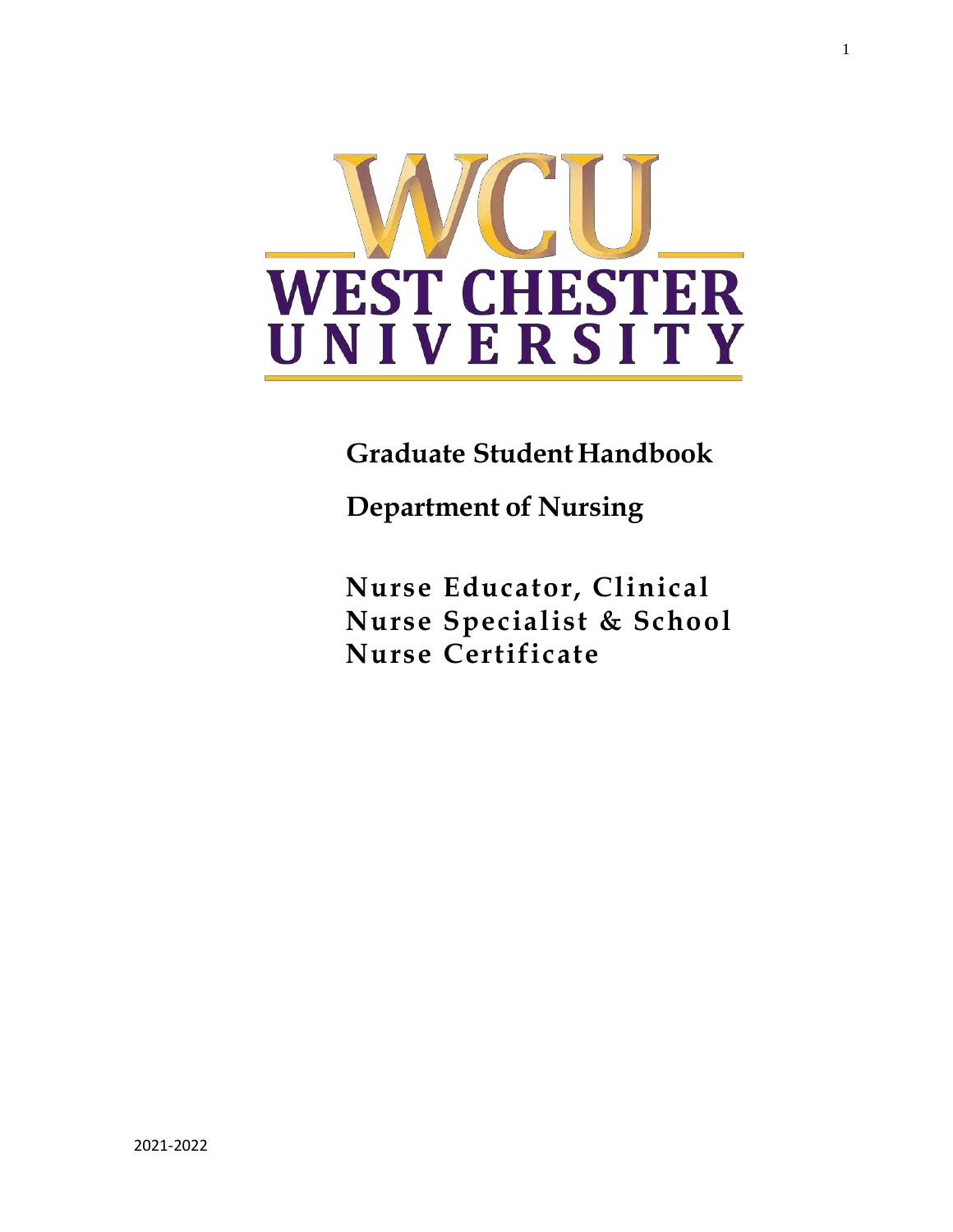Welcome to West Chester University and the Department of Nursing graduate program. We hope that you will find your experience here to be challenging and rewarding.

This handbook supplements the current West Chester University Graduate catalog and other university publications. The guide includes valuable information for your success in the Program. You are strongly encouraged to keep and refer to this handbook throughout your course of study.

Please note that the material in this handbook is subject to change as university or department policies are revised. Your advisor is there to guide you, but it is still your responsibility to complete all requirements, conform to policies in force, and meet all deadlines. Periodic checking of the Department and University website and consultation with your advisor can help to prevent an untimely delay in your graduation date or problems with your practice experiences.

We look forward to a rewarding association with you and hope you will take advantage of all that our Department and the University have to offer.

The Graduate Faculty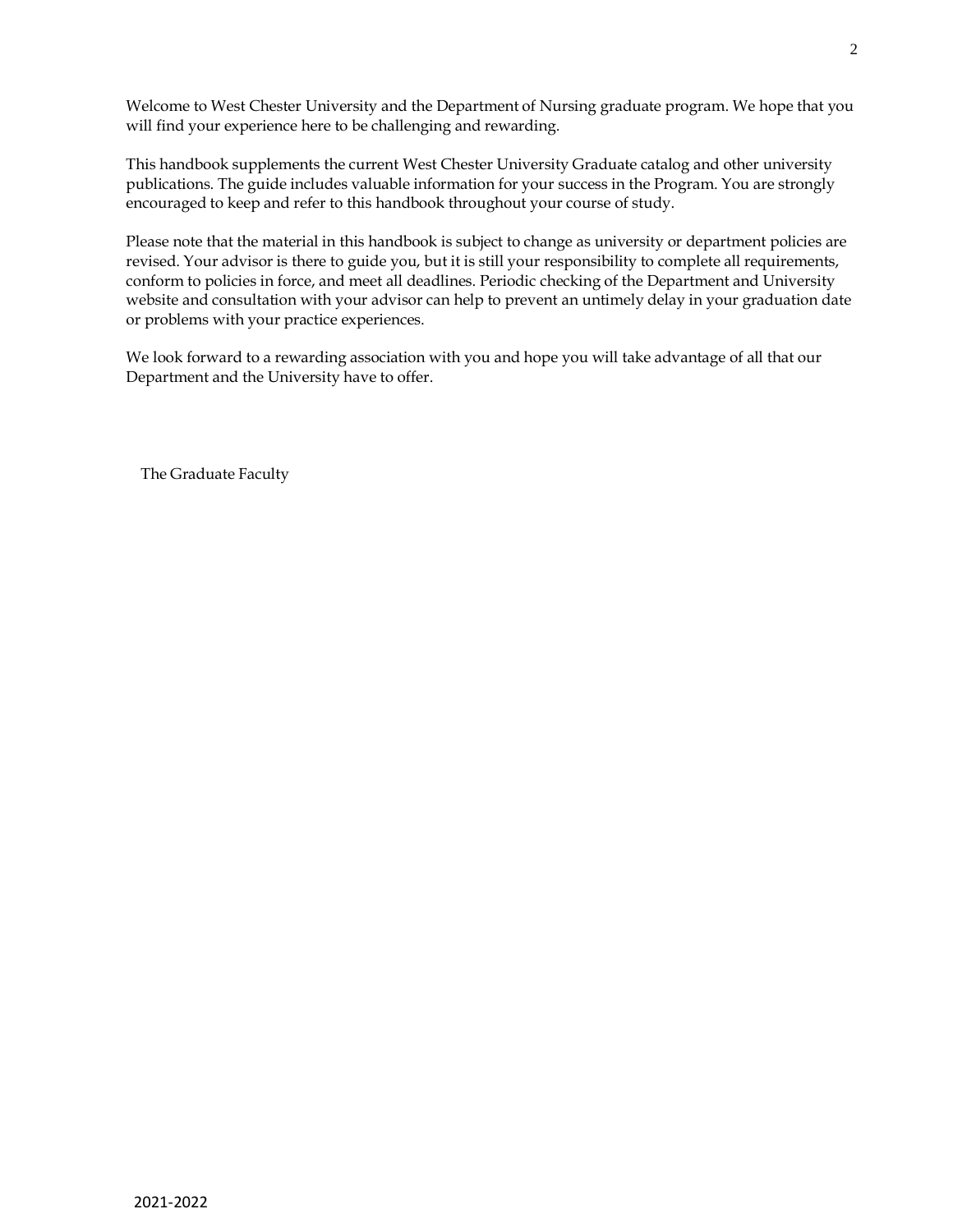| Department and Faculty Contact Information |                                          |
|--------------------------------------------|------------------------------------------|
| Department Information                     | <b>West Chester</b>                      |
|                                            | University                               |
|                                            | Department of                            |
|                                            | Nursing                                  |
|                                            | <b>SECC</b>                              |
|                                            | Building                                 |
|                                            | Phone: 610-436-2219                      |
|                                            | Fax: 610-436-3083                        |
| Department Chairperson                     | Cheryl Schlamb, DNP, CRNP                |
|                                            | Associate Professor                      |
|                                            |                                          |
|                                            | cschlamb@wcupa.edu                       |
| Graduate Program Director:                 | Veronica Wilbur PhD, FNP, CNE, FAANP     |
|                                            | Associate Professor                      |
|                                            | vwilbur@wcupa.edu                        |
|                                            |                                          |
|                                            | Marguerite Ambrose PhD, RN, ACNS-BC, CNE |
|                                            | <b>Assistant Professor</b>               |
|                                            | mambrose@wcupa.edu                       |
|                                            | Rita Linus DNP, RN BC                    |
|                                            | Adjunct faculty                          |
|                                            | rlinus@wcupa.edu                         |
|                                            |                                          |
|                                            | Deb Mandel Ph.D., MSN, RNC-OB            |
|                                            | <b>Associate Professor</b>               |
|                                            | dmandel@wcupa.edu                        |
|                                            | Cheryl Monturo, PhD, MBE, ACNP-BC        |
|                                            | Professor                                |
|                                            |                                          |
|                                            | cmonturo@wcupa.edu                       |
|                                            | Megan Mraz RN, MSN,                      |
|                                            | PhD Professor                            |
|                                            |                                          |
|                                            | mmraz@wcupa.edu                          |
|                                            | Jacquelyn Owens, DNP, RN, FNP-BC         |
|                                            | <b>Adjunct Faculty</b>                   |
|                                            |                                          |
|                                            | jowens@wcupa.edu                         |
|                                            |                                          |
|                                            | Cheryl Schlamb, DNP, CRNP                |
| Administrative Assistant                   | Cynthia Pistritto                        |
|                                            | cpistritto@wcupa.edu                     |
|                                            | $(610)430 - 4181$                        |
| Secretary                                  | <b>Stacey Pedicone</b>                   |
|                                            | $(610)436 - 4181$                        |
|                                            | spedicone@wcupa.edu                      |
|                                            |                                          |

**Department and Faculty Contact Information**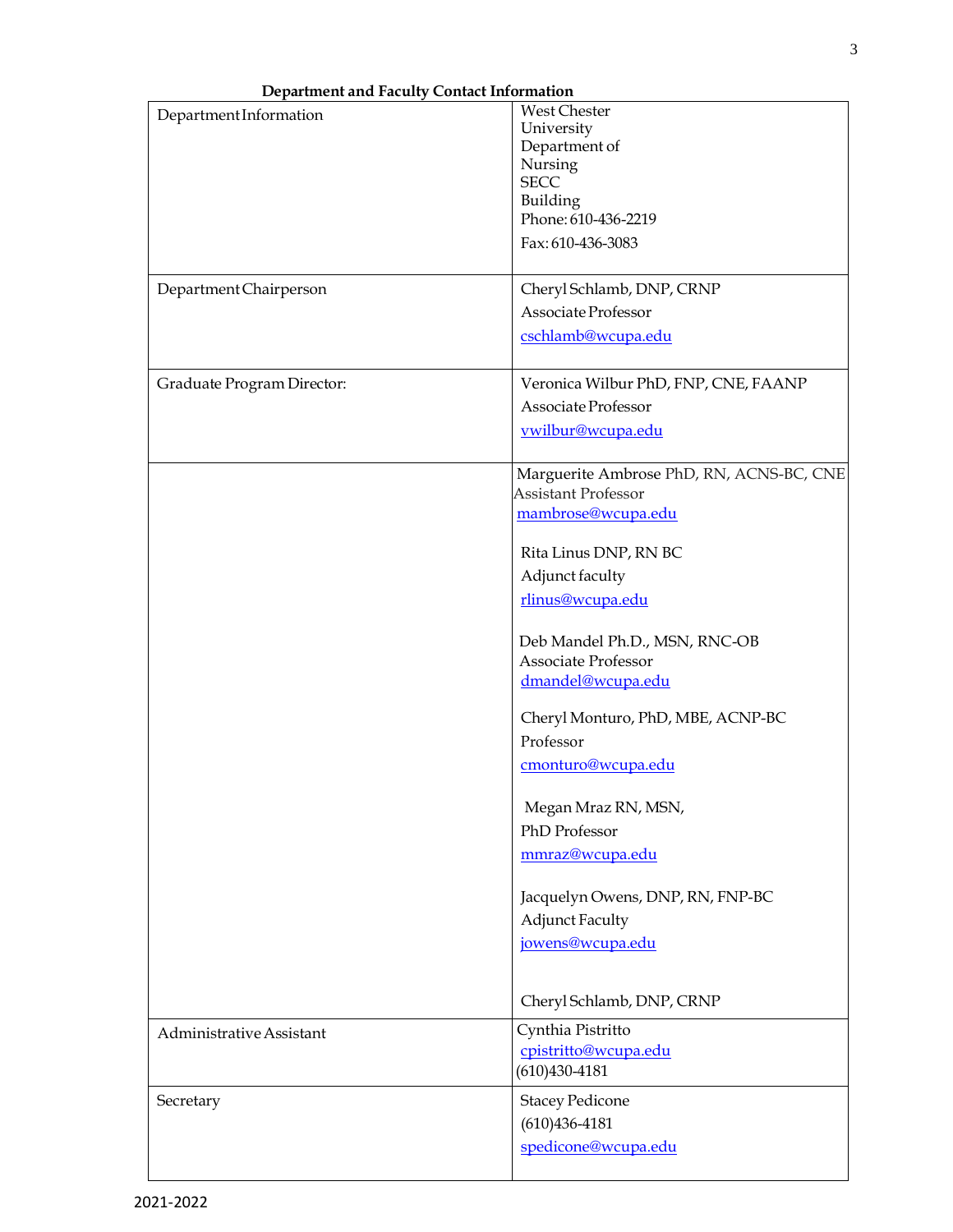### **Mission Statement & Philosophy**

The mission of the West Chester University Department of Nursing is to provide the highest quality of undergraduate and graduate nursingeducation to students who come from diverse populations. All graduates are prepared to provide evidence- based quality nursingcare, and to become nursing leaders within the nursing profession. The baccalaureate program provides the art and scientific foundations of entry into nursing practice. Thegraduate programs provide preparation into advanced nursing practice and education roles; thereby, giving students the ability to synthesize knowledge, strengthen communication, and empowerment to promote health care. The Doctor of Nursing Practice program further prepares advanced practice nurses at the highest level to fully evaluate and contribute to increasingly complex health care systems. These contributions are based on contemporary nursing science, organizational, political, cultural, and economic principles. Graduates of these nursing programs will be professionals capable of assuming leadership in present and emerging health care roles, citizens who contribute to society and who are committed to life-long learning and personal development.

The Department of Nursing affirms the WCU Vision, Mission and Values Statements and the College of Health Sciences Mission Statement. It shares the University's commitment to teaching, research, and service to individuals, families, communities and populations. The following statement reflects the Department of Nursing's philosophical beliefs.

The Department of Nursing recognizes that individuals, families, communities and populations are entitled to optimum health and quality health care. Nurses play an integral role in health promotion, disease prevention and enhancing the qualityof life throughout the lifespan. According to the ANA "nursingis the protection, promotion and optimization of health and abilities, prevention of illness and injury, alleviation of suffering through the diagnosis and treatment of human response and advocacyin the care of individuals, families, communities and populations." Advanced practice nursing roles include expert clinician, educator, researcher, consultant, and leader. The nursing programs at West Chester University recognize the responsibility to provide innovative educational programs that reflect thegrowing needs and current trends of diverse populations.

The faculty of the Department of Nursing provide a caringand supportive environment while respecting the diversity of the student bodyand communities which it serves. The University community cultivates and supports faculty/student collaboration and mentoring. The students are treated as individuals with unique qualities and learning needs. Through professional actions, the faculty reflects the Department's philosophy of excellence in nursing practice, creation of evidence-based research, establishingstrong interdisciplinary associations and fostering supportive relationships with colleagues, students, and the community.

The 2008 AACN *Essentials* document (*The Essentials of Baccalaureate Education),* the 2011 AACN *Essentials* document (*The Essentials of master's Education),* and the 2006 AACN *Essentials* document (*The Essentials of Doctoral Education for Advanced Nursing Practice*) provide structure for the curriculum content of all programs. The faculty designed programs facilitate the students' abilities to creatively respond to a continuously changing health system. Innovative educational experiences are cooperatively planned to meet the needs of both the students and clients empowering them in the nursing-client partnership. The interpretation, development and implementation of ethical evidence-based research are stressed throughout the educational process.

Ethical decision making, accountability, critical thinking, and effective communication skills are emphasized. This is achieved by the application of nursing theory and empirical evidence to professional practice. All programs promote lifelong learning, leadership, and prepare the student for advance professional degrees or post-doctoral studies. *December 2015*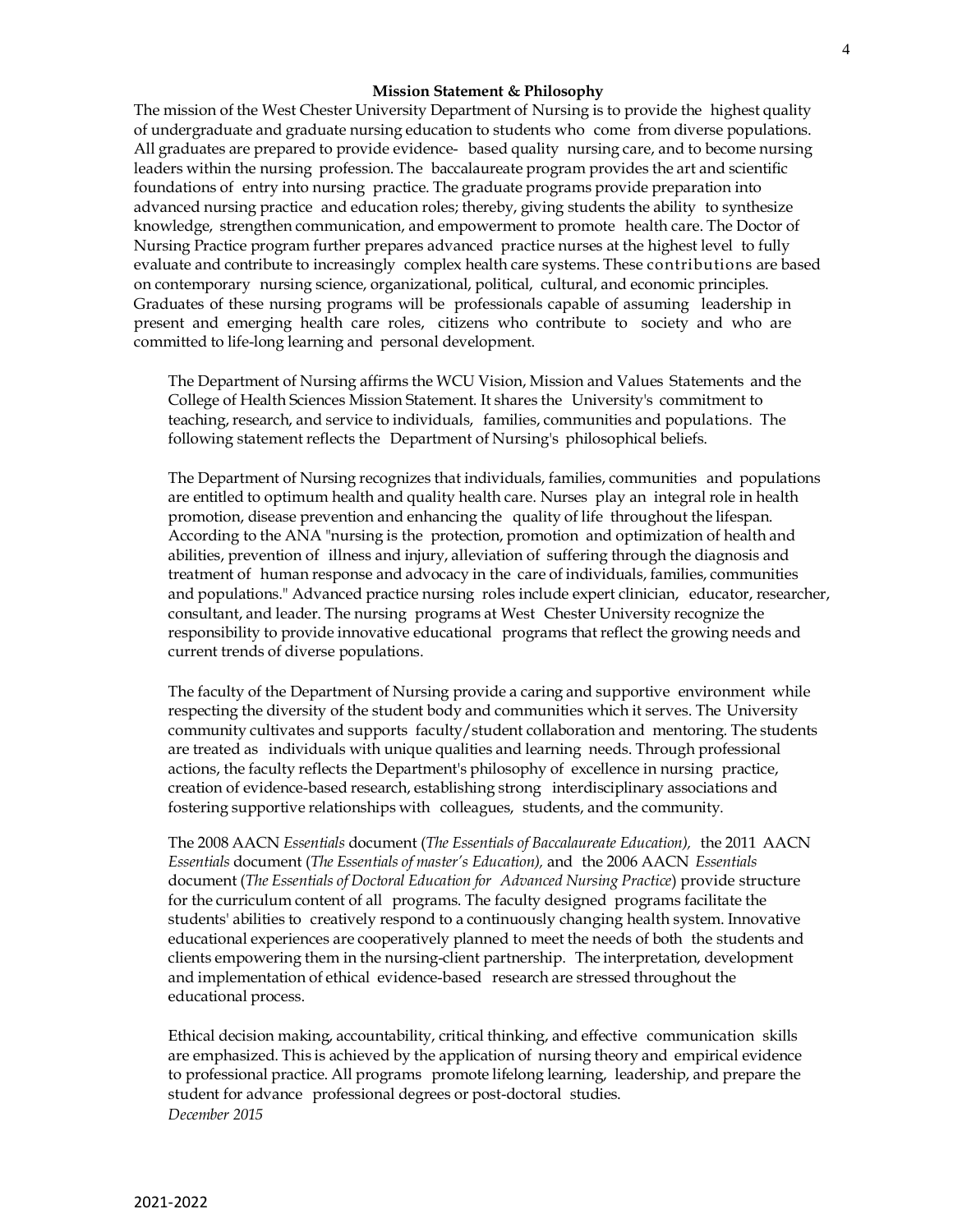At the end of the MSN Program, the graduate will be able to:

- **1.** synthesize philosophy, theory, content, and methods of health science and nursing science as a basis for nursing practice.
- **2.** demonstrate advanced clinical skills in intervening with society including culturally diverse and/or medically underserved individuals or aggregates.
- **3.** assume beginning Advanced Practice Nursing roles as a Nurse Educator or Clinical Specialist.
- **4.** design health care strategies in which nurses contribute to the health promotion and disease prevention of individuals and aggregates.
- **5.** evaluate health care issues, trends, and policies.
- **6.** pursue and evaluate professional development as a continuing professional learner.
- **7.** collaborate with interdisciplinary groups for the purpose of health care planning and programming.
- **8.** acquire a foundation for doctoral study in nursing.
- **9.** assume the role of advocate to promote accessibility of health care services and to enhance quality of care.
- **10.** demonstrate a philosophy of nursing that reflects a commitment to social justice and the advancement of nursing science.
- **11.** participate in scientific inquiry directed to the health care needs of populations as well as individuals and families.

## **Admission Requirements**

Applicants to the Graduate Program must meet the [Graduate Nursing Requirements.](https://www.wcupa.edu/healthSciences/nursing/graduate.aspx#MSN) *A*ll qualified applicants are admitted to the Program.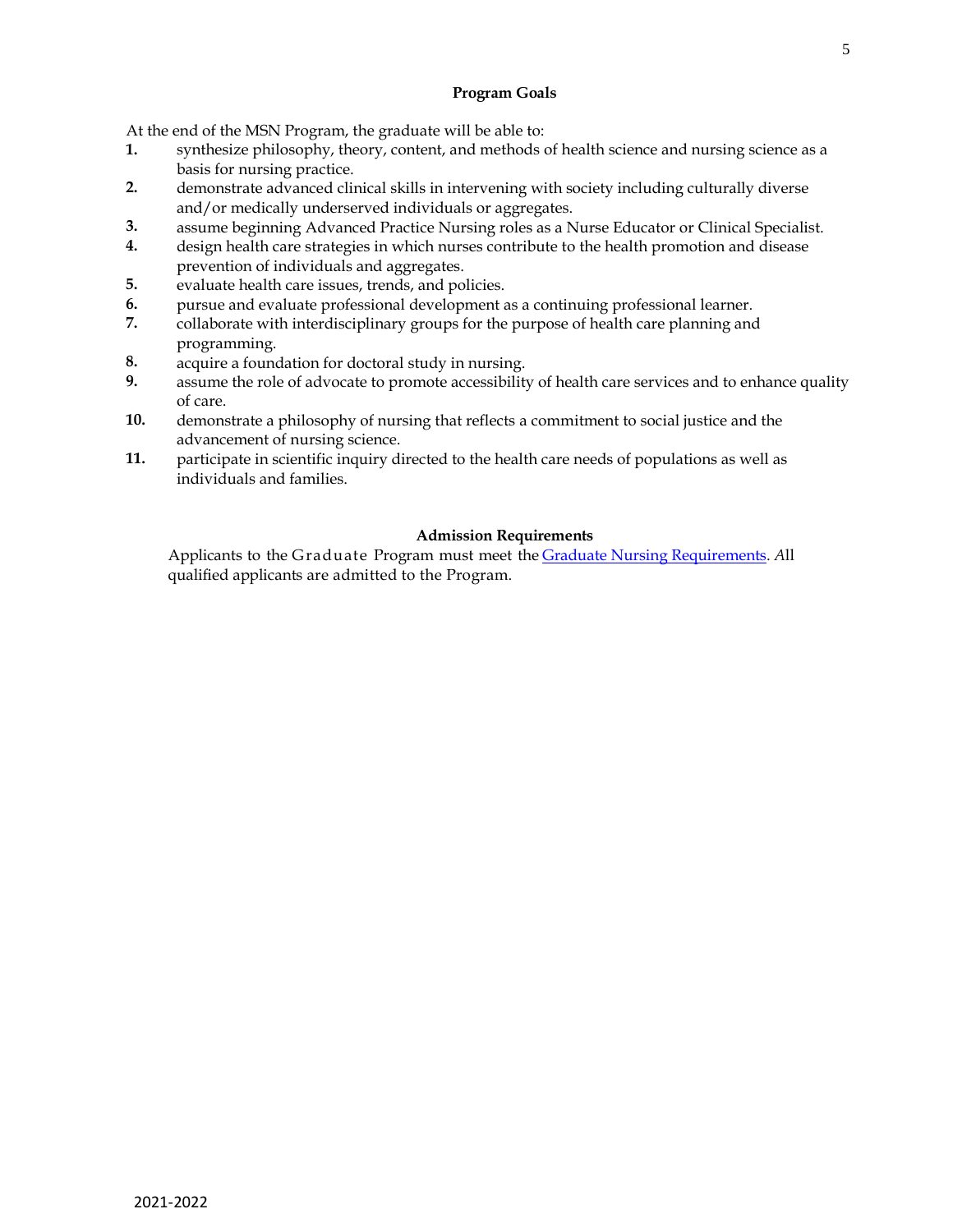# **CURRICULUM**

## **Requirements for the Master of Science in Nursing- Nurse Educator**

| I. Core Components (25 credits) |                   |                                                    |               |
|---------------------------------|-------------------|----------------------------------------------------|---------------|
| Course                          | <b>Session Or</b> | <b>Course Name</b>                                 | Time in       |
| #/Credits                       | <b>Semester</b>   |                                                    | academic year |
| NSG 530 (3)                     | <b>Session</b>    | <b>Theoretical Foundations of Nursing Practice</b> | Fall          |
| NSG 531 (3)                     | <b>Session</b>    | Healthcare Policy, Finance, and Organization       | <b>Spring</b> |
| NSG 532 (3)                     | <b>Semester</b>   | Pathophysiology for Advanced Practice Nursing      | <b>Fall</b>   |
| NSG 533 (4)                     | <b>Semester</b>   | Physical Assessment for Advanced Practice          | Fall/Spring   |
|                                 |                   | Nursing                                            |               |
| NSG 534 (3)                     | <b>Semester</b>   | Pharmacology for Advanced Practice Nursing         | <b>Spring</b> |
| NSG 535 (3)                     | <b>Session</b>    | Population-Based Health                            | Fall          |
|                                 |                   | Promotion/Epidemiology                             |               |
| NSG 536 (3)                     | <b>Semester</b>   | Evidence-Based Practice Research                   | <b>Fall</b>   |
| NSG 537 (3)                     | <b>Session</b>    | Ethical Decision-Making in Healthcare              | Spring        |

## **II. NSG Role Specialty (15 Credits) – Nurse Educator**

| Course<br>#/Credits | <b>Session Or</b><br><b>Semester</b> | <b>Course Name</b>                                                | Time in<br>academic year |
|---------------------|--------------------------------------|-------------------------------------------------------------------|--------------------------|
| NSG 541 (3)         | <b>Session</b>                       | History & Philosophy of Higher Education and<br>Nursing Education | Fall                     |
| NSG 542 (3)         | <b>Session</b>                       | Curriculum Development                                            | <b>Spring</b>            |
| NSG 543 (3)         | <b>Session</b>                       | Measurement and Evaluation in Nursing                             | Fall                     |
| NSG 544 (3)         | <b>Semester</b>                      | Education<br>Teaching Strategies for Classroom & Clinical         | <b>Spring</b>            |
|                     |                                      | Settings                                                          |                          |
|                     |                                      | (125 practicum hours)                                             |                          |
| NSG 545 (3)         | <b>Semester</b>                      | Nursing Education Teaching Practicum                              | Fall                     |
|                     |                                      | (125 practicum hours)                                             |                          |

**(S = session, 7- weeks, F = full 15 weeks, some course may be dynamic dates -longer than a session but less than a semester)**

**III. Degree Candidacy------------------------------------After completion of 15 credits**

**IV. Intent to Graduate-----------------------------------Final Semester.**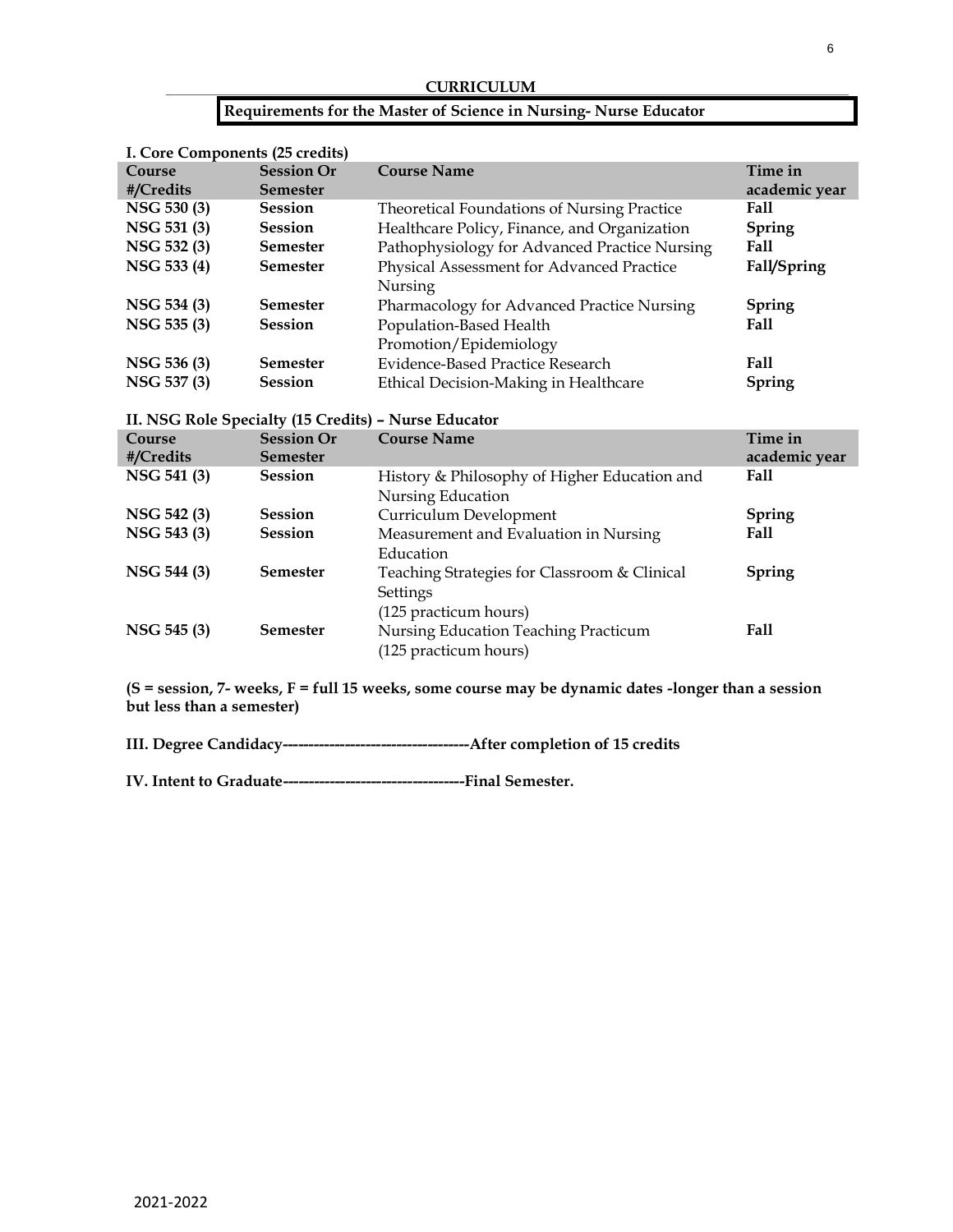## **REQUIRMENTS FOR THE MASTER INNURSE SCIENCE: ADULT HEALTH GERONTOLOGY (CNS)**

| I. Core Component (25 credits) |  |  |  |
|--------------------------------|--|--|--|
|                                |  |  |  |
| academic year                  |  |  |  |
|                                |  |  |  |
|                                |  |  |  |
|                                |  |  |  |
|                                |  |  |  |
|                                |  |  |  |
|                                |  |  |  |
|                                |  |  |  |
|                                |  |  |  |
|                                |  |  |  |
|                                |  |  |  |
|                                |  |  |  |

**II. NSG Role Specialty (17 Credits) – Adult Health Gerontology (CNS)**

| Completion of these courses occur together, encompassing clinical practice and didactic coursework |                   |                                                      |               |
|----------------------------------------------------------------------------------------------------|-------------------|------------------------------------------------------|---------------|
| Course                                                                                             | <b>Session Or</b> | <b>Course Name</b>                                   | Time in       |
| #/Credits                                                                                          | <b>Semester</b>   |                                                      | academic year |
| NSG 551 (3)*                                                                                       | <b>Semester</b>   | Advanced Nursing Practice I (112 clinical hours)     | <b>Fall</b>   |
| NSG 554 (3)                                                                                        | <b>Semester</b>   | Theories of the Aging Process<br>(Didactic)          | Fall          |
| NSG 552 (3)                                                                                        | <b>Semester</b>   | <b>Advanced Nursing Practice II</b><br>(168 clinical | <b>Spring</b> |
|                                                                                                    |                   | hours)                                               |               |
| NSG 555 (3)                                                                                        | <b>Semester</b>   | Differential Diagnosis in Older Adults (Didactic)    | Spring        |
| NSG 553 (3)                                                                                        | <b>Semester</b>   | Advanced Nursing Practice III (168 clinical hours)   | <b>Fall</b>   |
| NSG 556 (3)                                                                                        | <b>Semester</b>   | Fall<br>Health-Illness Transitions (Didactic)        |               |

**(S = session 7-weeks, F = full 15 weeks, some course may be dynamic dates -longer than a session but less than a semester)**

**III. Degree Candidacy------------------------------------ After completion of 15 credits.**

**IV. Intent to Graduate-----------------------------------Final Semester.**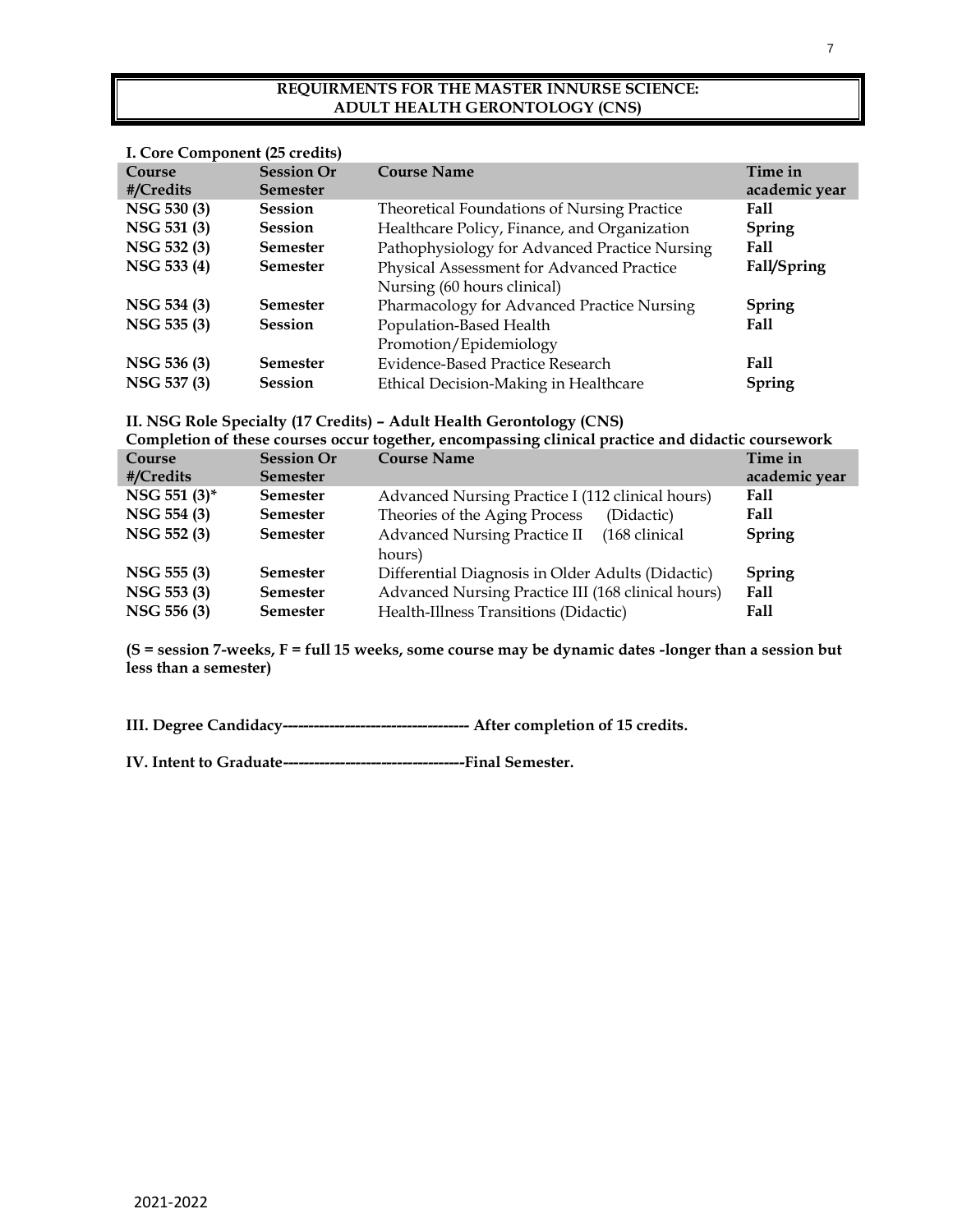### **NSG 530 Theoretical Foundations of Nursing Practice (3)**

The focus of this course is on the analysis and evaluation of the theoretical foundations of nursing. Students are introduced to nursing theory through a comprehensive overview. The historical development of nursing theories and a comparison of nursing theories with theories from other disciplines are explored. Emphasis is on theory as a base for advanced nursing practice and nursing education. The relationship of theory to research, education, and practice is analyzed.

## **NSG 531 Health-Care Policy, Finance, and Organization (3)**

This course will introduce students to the concepts and tools of health-policy development as well as the skills necessary to be an effective policy analyst. The course will address healthcare finance and organization for the advanced practitioner.

## **532 Pathophysiology for Advanced-Practice Nursing (3)**

This course is designed to explore pathophysiologic concepts beginning at the cellular level and proceeding through major body systems. Emphasis will be placed on pathophysiologic changes across the lifespan. This course analyzes the signs and symptoms of various diseases enabling the student and the advanced practice nurse to identify the mechanisms of disease and the clinical manifestations of those diseases so that rational therapies and interventions can be designed and implemented based on the pathophysiologic changes. Appropriate screening and diagnostic laboratory evaluative methods will also be included.

### **533 Physical Assessment for Advanced-Practice Nursing (4)**

In this course, students will build on their physical assessment knowledge with a combination of comprehensive theoretical and clinical experiences in advanced physical assessment. Students will focus on the attainment of enhanced skills to complete a holistic health assessment and physical examination of the adult, adolescent, and pediatric client. Strategies include the collection of relevant data via appropriate interviewing methods, and developmental and physical assessment techniques with an emphasis on refinement of communication techniques and psychomotor skills. (*60 hours of Clinical Practice of Physical Assessment Skills*)

### **534 Pharmacology for Advanced-Practice Nursing (3)**

This course will build upon pharmacologic knowledge acquired at the baccalaureate level. This course will introduce the advanced-practice nurse to pharmacologic concepts utilized in advancedpractice roles. Clinical decision-making is applied as students explore pharmacologic aspects of disease management. Communication is encouraged and required through in-class discussions and written assignments.

### **535 Population-Based Health Promotion/Epidemiology (3)**

This course will provide an overview of the epidemiological model of disease causation. Various epidemiological study designs and their applications will be presented.

### **536 Evidence-Based Practice Research (3)**

This course provides the learner with an overview of both qualitative and quantitative research designs and methodological approaches commonly encountered. The content focuses on methodology, data collection and analysis, interpretation, and communication of research results. A variety of mixed methods nursing studies are utilized to strengthen skills required for critiquing quantitative, qualitative, and mixed-method research as well as developing research proposals.

### **537 Ethical Decision Making in Health Care (3)**

This is a core course in the Master of Science nursing program. Students will examine ethical principles, theories, and concepts affecting clinical practice. Using these principles, students will focus on the identification, articulation, and planned action for ethical concerns of the patient, family, healthcare provider, system, community, and public policy levels.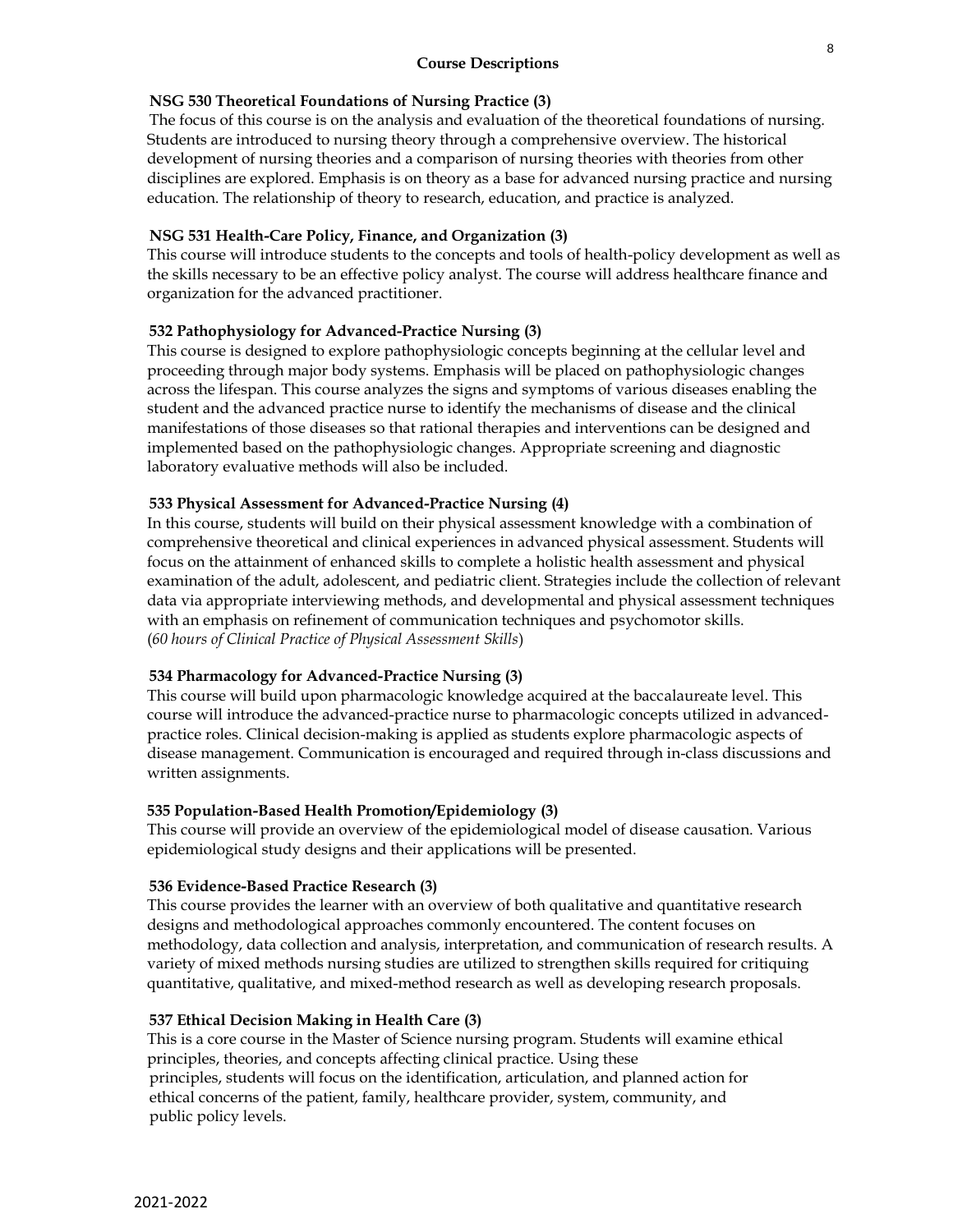## **541 History and Philosophy of Higher Education and Nursing Education (3)**

This course is designed as an introduction to nursing education. The course examines historical and current philosophies of education that impact nursing education. The history of nursing education is examined and discussed in relation to current and future trends in nursing education. Philosophical similarities and differences between higher education and nursing education models are examined from a historical perspective with emphasis on the present and future state of nursing education. External and internal factors and issues influencing nursing education are discussed.

## **542 Curriculum Development and Design in Nursing Education (3)**

This course is designed to examine the theory and practice of curriculum development as a group process, synthesizing basic principles of the curriculum in nursing education.

## **543 Measurement and Evaluation in Nursing Education (3**)

This course will focus on the application of principles of measurement and evaluation within nursing education. Practical experiences will include the construction and evaluation of classroom tests and clinical assessment instruments, as well as interpretation of standardized tests used within nursing education. Current trends and issues related to evaluation will be discussed.

## **544 Teaching Strategies for Classroom and Clinical Settings (3)**

The course explores the various teaching strategies used in the nursing classroom and clinical settings for students with diverse needs. The course is designed to prepare students to facilitate learning in these settings. It will provide the student with the opportunity to synthesize and integrate educational theories, research, and curriculum planning and evaluation into the role of nurse educator. The course will facilitate the student's examination of the teaching-learning process and skills in professional nursing. The use of information technologies to support the teaching-learning process will also be explored (*Clinical - 8 hours per week to equal 125 hours*).

## **545 Nursing-Education Teaching Practicum (3**)

This course provides the opportunity to integrate theory and practice in a formal nursing education setting. Students will use theories to organize, plan, and implement the nurse educator role in a nursing-education setting selected in collaboration with the faculty. Students will participate in the teaching-learning process and will have the opportunity to develop the skills of a professional nurse educator through their preceptorial teaching experience. Emphasis will be placed on baccalaureate education.

### (*Clinical - 8 hours per week to equal 125 hours*).

### **551 Advanced Nursing Practice I (2)**

This course provides an opportunity to integrate theory and practice that prepares students for advanced nursing practice as an adult/gerontology Clinical Nurse Specialist (CNS). Students use theories from nursing and other sciences to plan, manage, and evaluate direct-care services provided to adults and families in community settings. Clinical experiences focus on case management, advanced assessment, diagnosis, planning, and evaluation as it relates to wellness, health promotion, and maintenance in this population. Opportunities for inter-professional experience are provided. Students participate in faculty-led seminars discussing current topics related to the clinical focus areas with an emphasis on clinical decision-making skills. Advanced Practice Registered Nurses (APRN) mentor students in a clinical practice setting (*112 hours of clinical practicum in wellness and promotion*).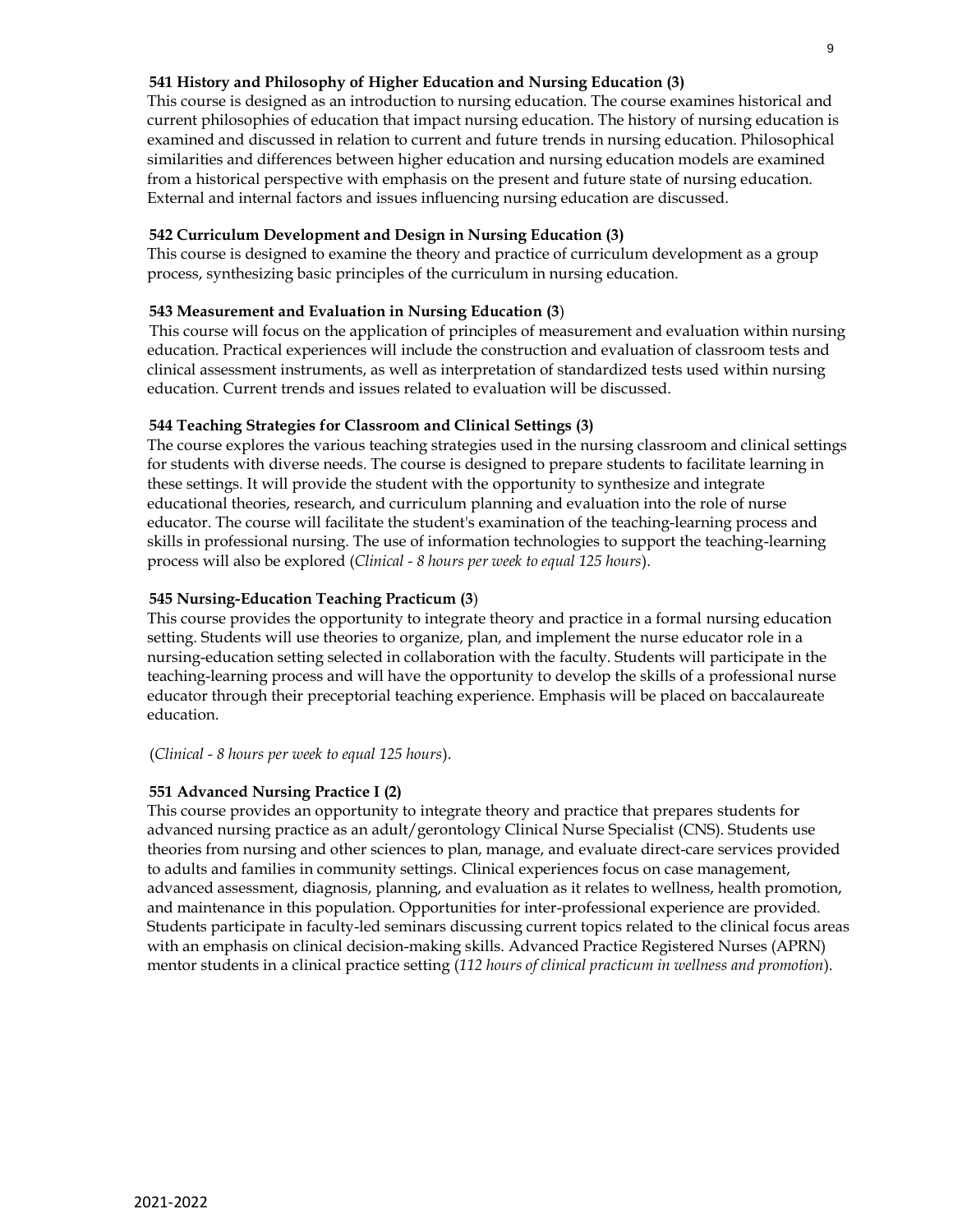### **552 Advanced Nursing Practice II (3)**

This course provides an opportunity to integrate theory and practice that prepares students for advanced nursing practice as adult/gerontology clinical nurse specialists (CNS). Students use theories from nursing and other sciences to plan, manage, and evaluate direct-care services provided to adults and families in institutional and community settings. Clinical experience focuses on case management, including advanced assessment, diagnosis, planning, and evaluation as it relates to the management of acute and chronic comorbidities in this population. Opportunities for interprofessional experience and collaborative practice are provided. Students participate in faculty-led seminars discussing current topics related to the clinical focus areas with an emphasis on clinical decision-making skills. Advance practice registered nurses (APRN) mentor students in a *clinical practice setting – 168 practicum hours.*

### **553 Advanced Nursing Practice III (3)**

This course provides an opportunity to integrate theory and practice that prepares students for advanced nursing practice as an adult/gerontology Clinical Nurse Specialist (CNS). Students use theories from nursing and other sciences to plan, manage, and evaluate direct-care services provided to adults and families in acute care and long-term care institutional settings. Clinical experience focuses on case management, advanced assessment, diagnosis, planning, and evaluation as it relates to the management of acute and complex chronic comorbidities in this population. Opportunities for multidisciplinary and collaborative practice are provided. Students participate in faculty-led seminars related to the clinical focus areas with an emphasis on clinical decision-making skills. Advanced Practice Registered Nurses (APRN) mentor students in a *clinical practice setting – 168 practicum hours*.

### **554 Theories of the Aging Process (3)**

This course will present an in-depth analysis of aging theories (various developmental, biological, physiological, psychological, and social) and how they explain the process of normal aging and disease development. Students will discuss the major theoretical themes and clinical perspectives for theory application, as well as identify trends and topics in modern aging research. The defined population of the adult-gerontology CNS practice to be discussed in this course includes young adults (late adolescents and emancipated minors), adults, and older adults (young-old, old, and oldold adults).

### **555 Differential Diagnoses in Older Adults (3)**

This course provides didactic content to prepare the CNS to provide primary and/or acute care to older adults. From a case-study approach, students will examine advanced nursing management of health, illness, and disease states in older adults as compared to younger adults. Content addresses differential diagnosis and management of common health problems, including appropriate physical assessment, diagnostic procedures, laboratory tests, and follow-up care for patients with both acute and chronic conditions. Students use evidence-based care and clinical guidelines to provide safe, holistic, and cost-effective care to adult and geriatric patients in a variety of healthcare settings.

### **556 Health Illness Transitions (3)**

This course introduces transitions theory as the underpinning for the constantly shifting healthcare needs of individuals across the age continuum (from late adolescence to the older adult) in a variety of settings. After a brief introduction, the course will offer learning through the application of this theory to a variety of developmental, situational, and health-illness transitions.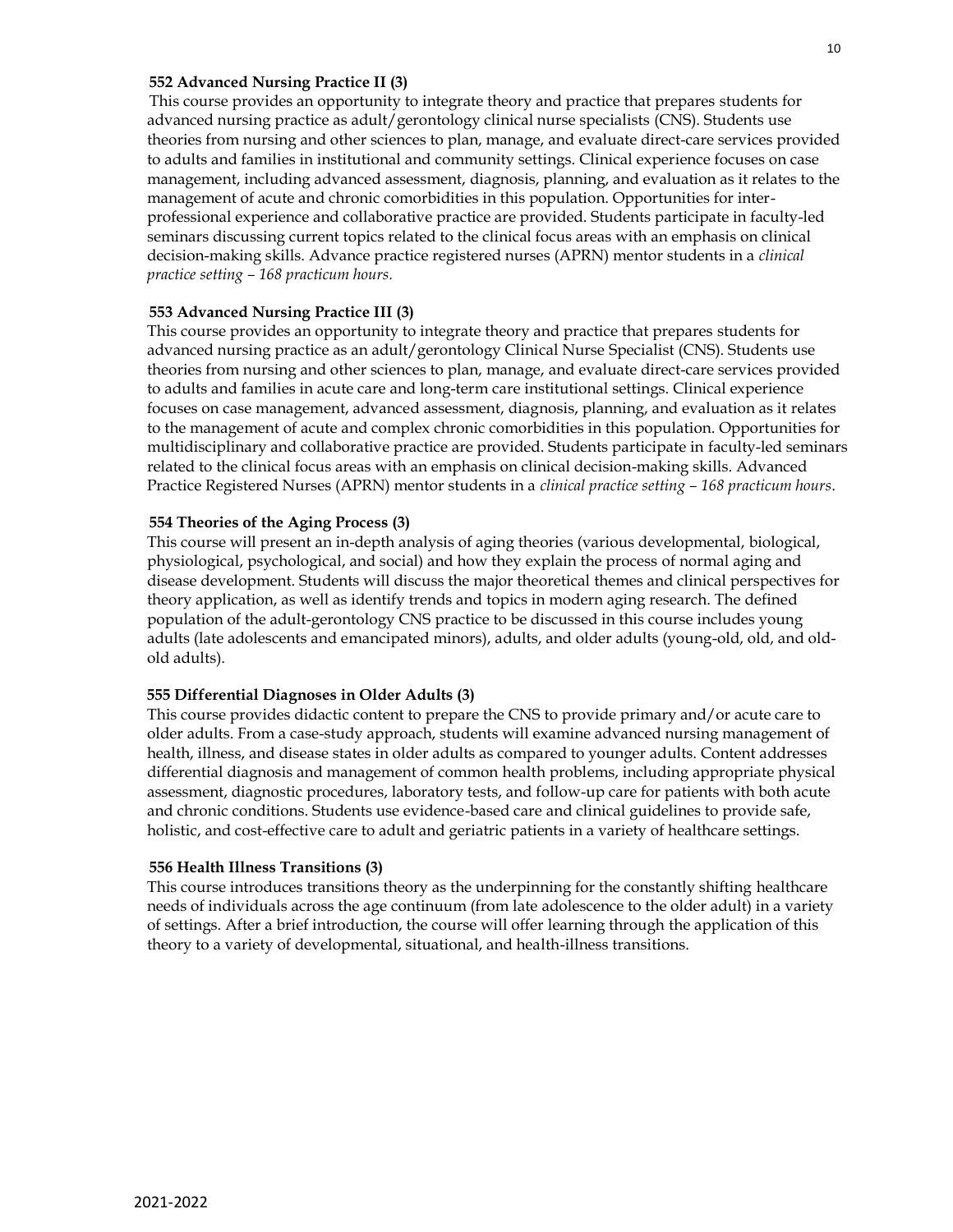## **West Chester University Department of Nursing Guidelines for Nursing Clinical Courses**

## **SELECTION OF THE CLINICAL AGENCY**

- 1. The agency is willing to cooperate with the Department of Nursing to provide internships, teaching experiences, or advanced practice experiences for graduate students.
- 2. The agency is approved or accredited as is appropriate.
- 3. The agency is willing to sign the WCU Department of Nursing Letter of Agreement.
- 4. There is an affiliation contract with the facility.

## **CREDENTIALS OF THE PRECEPTOR**

- 1. The preceptor will hold a minimum of a master's degree in nursing.
- 2. The preceptor will serve as a role model for the graduate student in education or in an advanced practice role.
- 3. The preceptor will have demonstrated expertise in education or in an advanced practice role.

### **EXPECTATIONS OF THE PRECEPTOR**

The preceptor will:

- 1. Review with the student the course and personal objectives during the experience.
- 2. Plan experiences with the student which will meet course objectives.
- 3. Facilitate the student's meeting of the course objectives in the setting.
- 4. Participate in the evaluation of the experience.
- 5. Collaborate with the faculty and Graduate Coordinator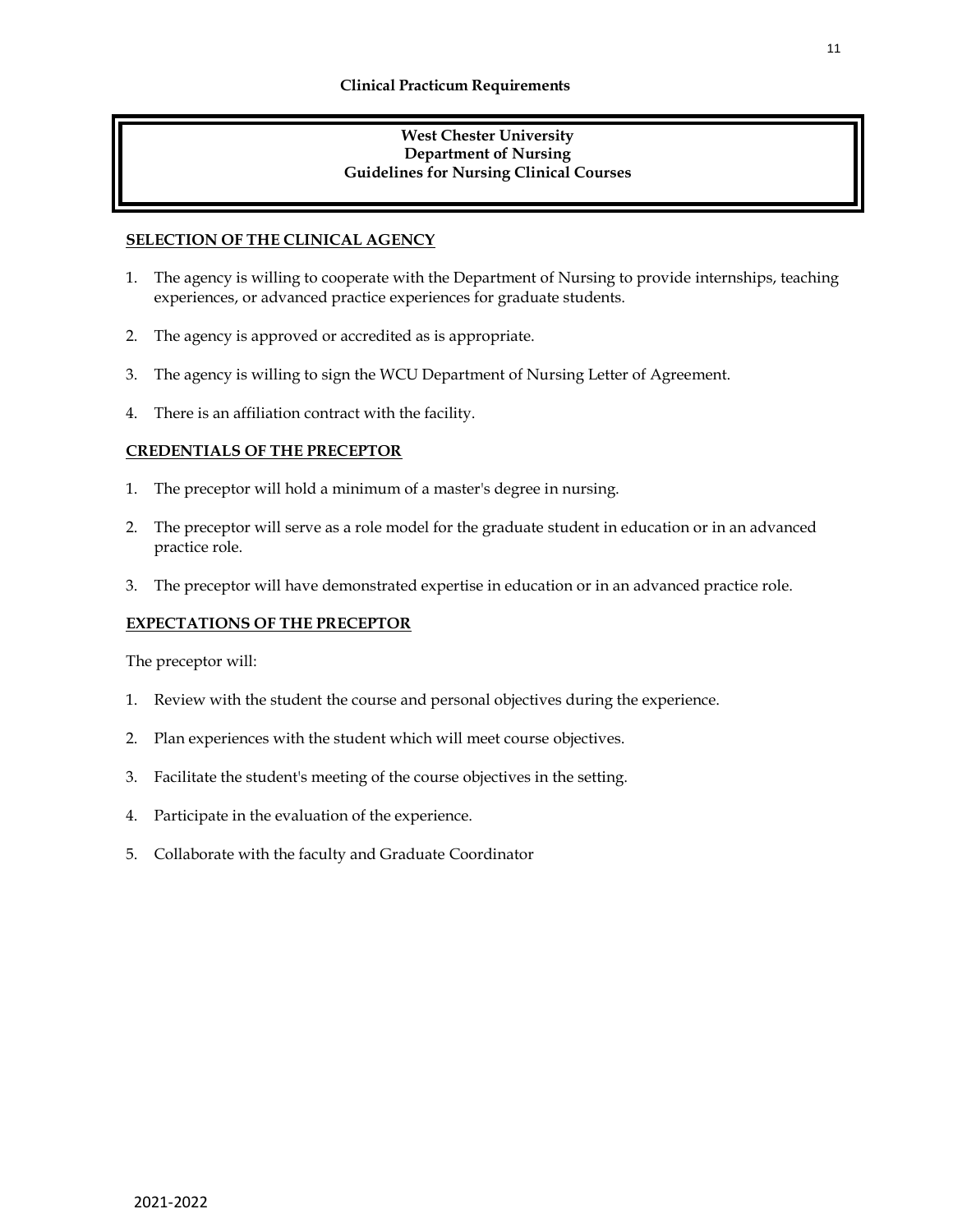## **EXPECTATIONS OF THE GRADUATE STUDENT**

The graduate student will:

- 1. Complete mandatory Department of Nursing and clinical agency clearances
- 2. Write specific personal objectives for the practicum, a tentative schedule, and how she/he will complement the cooperating institution.
- 3. Participate in seminars or discussions.
- 4. Complete clinical logs that document the experiences and fulfill the course and personal objectives.

## **EXPECTATIONS OF THE FACULTY MEMBER**

- 1. The faculty will collaborate with the student and preceptor in planning the experience.
- 2. The faculty member will monitor student's progress and evaluate the student's success in meeting course objectives.
- 3. Make site visits as appropriate.

## **PRACTICUM PLACEMENT**

- 1. The Graduate Coordinator or the Coordinator for the School Nurse program will initiate contact with agencies and determine the feasibility of the placement of students within any given semester.
- 2. The faculty member will initiate contacts with the agency preceptor for practicum placement.
- 3. The Graduate Coordinator or the Coordinator for the School Nurse program will initiate letters of agreement to the agencies.

## **CLINICAL HOURS**

### **CNS Adult Gerontology Nurse Educator**

NSG 551 - 8 hours/week NSG 544 – 8 hours/week NSG 552 - 11 hours/week NSG 545 – 8 hours/week NSG 553 - 11 hours/week

**School Nurse** NSG 502 – 8 hours/week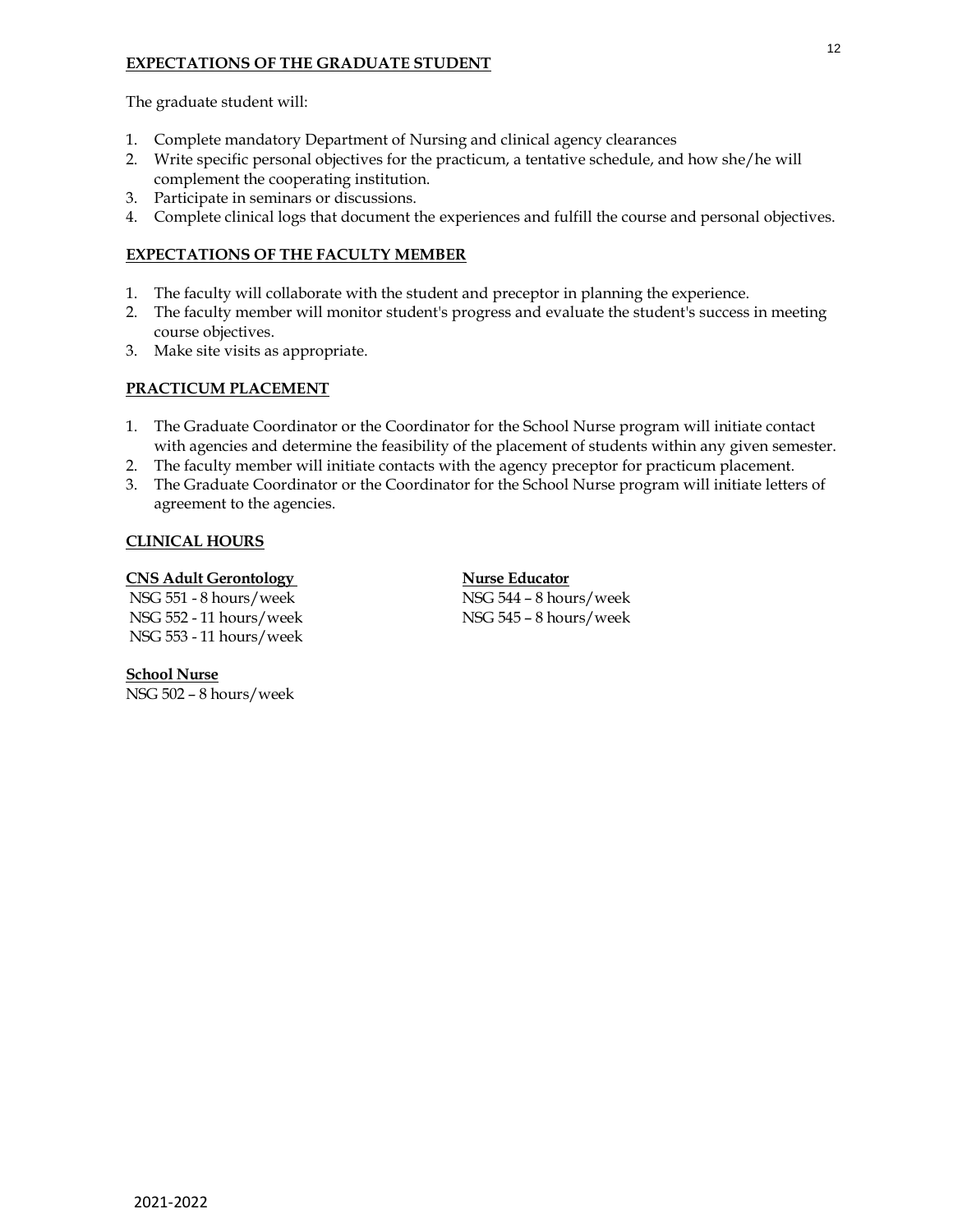## • **All Course Prerequisites as Stated in Academic Policies**

## • **Complio**

West Chester University Department of Nursing utilizes the *Complio* to gather and maintains compliance information, documentation, immunizations, certifications, background screening, FBI fingerprinting. Additional documents include health history and student health examination. Students submit the following items through the COMPLIO/American Data Bank program. Students are responsible for the WCU Department of Nursing Complio package cost, physical examination, CPR, and any required titers or boosters to comply.

## • **CPR CERTIFICATION REQUIREMENT**

Students are required to be currently certified in life support (CPR) for Healthcare Providers, including two rescuer adults, children, and infants. The American Red Cross or American Heart Association are appropriate resources for courses. Each student is responsible for making their arrangements for initial Certification and renewals.

**Requirement:** submission of the current CPR Healthcare Provider card to *Complio.*

## • **Liability (Malpractice) Insurance**

At present, students must carry coverage of \$1,000,000/\$3,000,000 to meet the requirements of some of the clinical agencies. The policy needs to cover the graduate student role. If the student already has a policy, inquire with their carrier about additional coverage as a graduate nursing student. Common malpractice insurer carriers include [Nurses Service Organization](https://www.nso.com/malpractice-insurance/individual) (NSO), [Mercer](https://www.proliability.com/professional-liability-insurance/nurses.html) (Proliability), and online access.

**Requirement:** submission of the insurance policy face sheet to *Complio.*

### • **Criminal and Pennsylvania Child Abuse History Clearance**

Under Pennsylvania Nursing Law and Child Protective Services Law, as an effort to protect client safety and property, students will complete a criminal background and Pennsylvania Department of Education fingerprint check.

All students complete the Pennsylvania Child Abuse check. Students who go to clinical sites in Delaware must also complete the Delaware Child and Elder Abuse History Clearance.

The clinical site may deny clinical placements due to felony or misdemeanor convictions or other adverse findings. The inability to be placed at a clinical site will prohibit the student from graduating. Since there is not a comprehensive list from clinical sites and licensing agencies, we cannot guide what would absolutely exclude the student from clinical placement or licensure. However, these decisions are typically dependent upon the nature of the incident, time since the incident occurred, and frequency and type of the incident.

**Requirement:** submission of the completed background, fingerprint, and child/elder abuse clearance to *Complio.*

### 5. **Substance Abuse Policy**

Students are expected to perform unimpaired. Prior to the clinical experience, students must have a negative substance abuse result. If a student is suspected of substance abuse, as evidenced by documented impaired behavior, they will be removed from the classroom/clinical setting and may be asked to submit to further testing. Additionally, if the student is suspected of impairment, they will be asked to find arrangements to leave the clinical/classroom site.

Further testing and alternate arrangements will be at the expense of the student. This policy is in addition to the West Chester University Student Code of Conduct and the Drug-Free Campus: Policies, Guidelines, and Resources (*The Ram's Eye View Student Handbook*)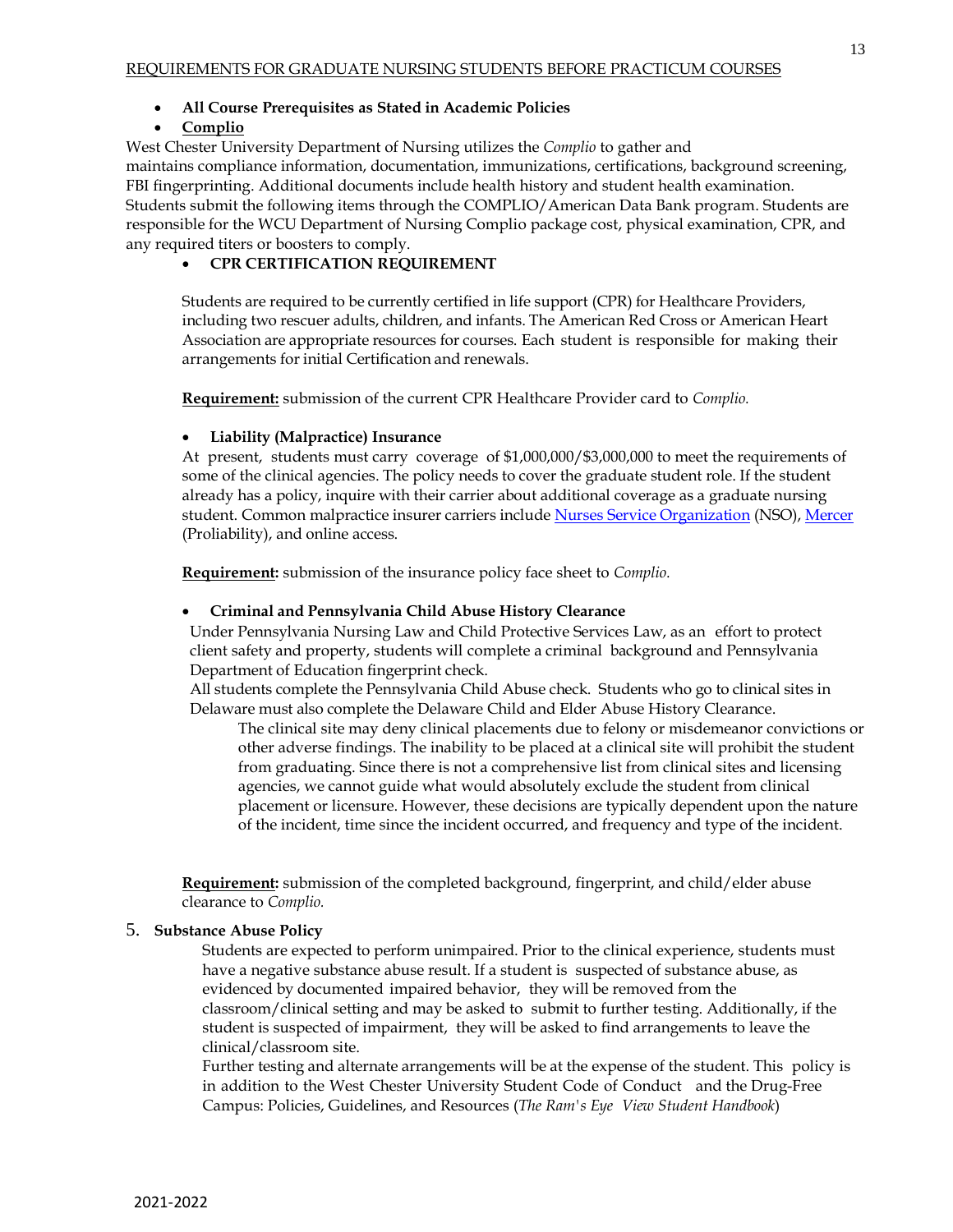### **Substance Testing**

Students must have a test performed at the designated laboratory that uses standard procedures for maintaining a chain of custody. The test analyzes the following substances amphetamines, barbiturates, benzodiazepines, cannabinoids, cocaine, opiates, and phencyclidine. The cost for this testing is included within the WCU Complio package. Students are responsible for all costs associated with these tests. Students' results are sent directly to their *Complio* portfolio. Refusal to be tested will result in dismissal from the nursing major.

**Requirement:** Completion of the substance testing and upload to Complio

• FBI Check

Students may be required to have an FBI check performed before practicum. Students are responsible for the costs associated with this check (typically between \$36-\$38). Student results are accessed directly by the clinical agency. Student access to the clinical agency is at the discretion of the clinical agency based on this FBI check.

### • **Health Requirements**

A Health Form (see forms) is required for all nursing students at WCU before their practicum courses. This requirement helps to protect the health of the students and the clients with whom you come in contact while providing nursing care. A one-step Tuberculin Skin Test (TST) will be required for all students before practicum courses to comply with agency requirements. Students with a positive TST must have a chest x-ray or a QuantiFERON gold blood test completed and have clearance from a health care provider of no active disease. Students may substitute the QuantiFERON gold blood test for the one-step TST.

**Requirements:** submission of a one-step TST or result of the QuantiFERON Gold blood test to *Complio*

### **Advisement Process for the MSN Graduate Program**

The Department of Nursing encourages the active participation of the faculty advisor in academic guidance and counseling. The graduate coordinator assigns student advisees to each faculty member who is available for advisement during posted office hours and by appointment. Office hours may change from semester to semester because of differences in class and clinical assignments.

Each semester students consult with their advisors to plan their course selection for the next semester. Before registration, schedules are available online and in the Graduate Studies Office. Students discuss course selections with the faculty advisor during office hours or at particular times posted by faculty members specifically for pre-scheduling. Students are encouraged to seek out and confer with their advisors at other times during the school year.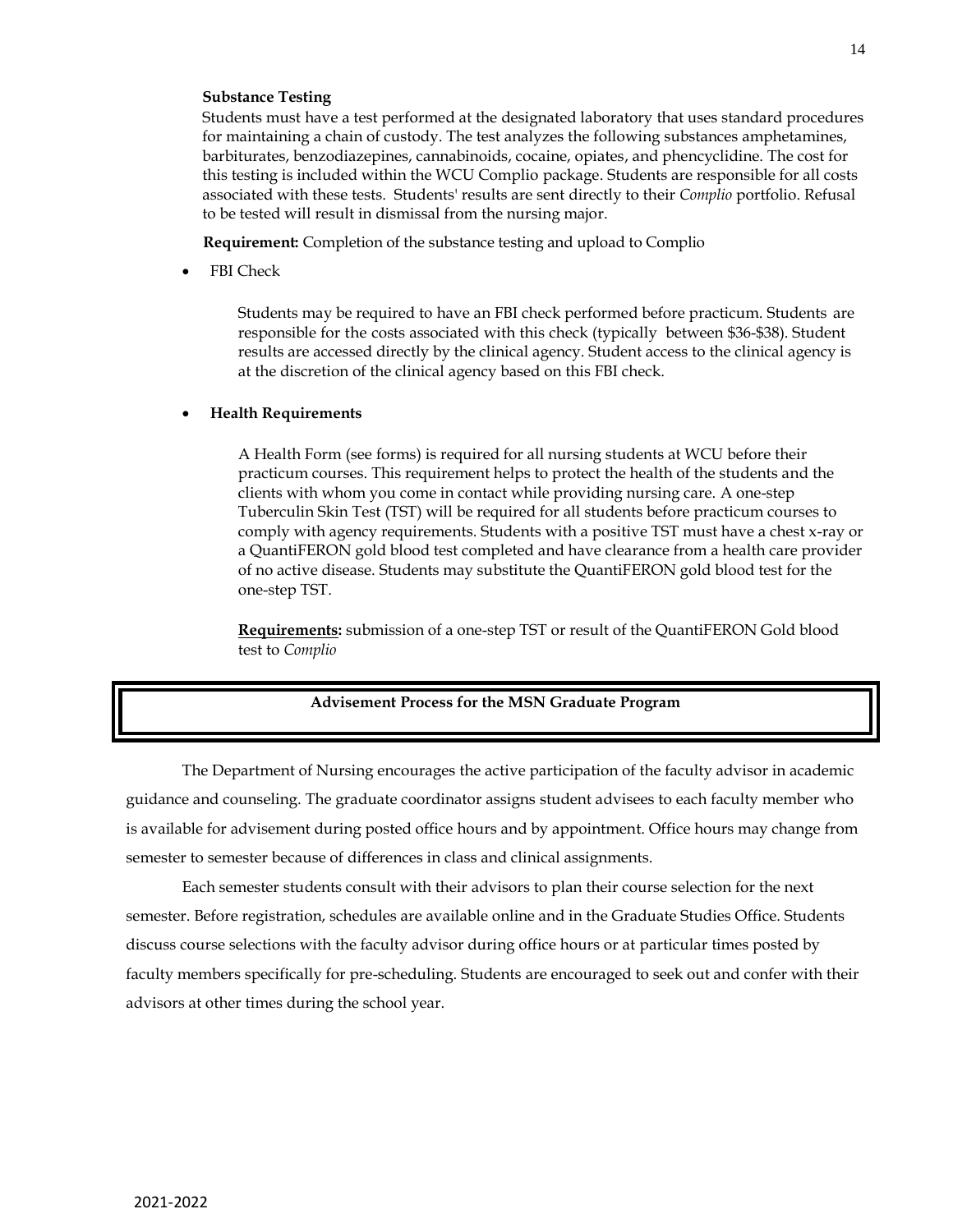## **West Chester University Department of Nursing MSN Advisement Sheet Nurse Educator**

| I. Core Components (25 credits)                                               |                   |
|-------------------------------------------------------------------------------|-------------------|
| <b>Course Name</b>                                                            | <b>Year Taken</b> |
| NSG 530 (3) Theoretical Foundations of Nursing Practice                       |                   |
| NSG 531 (3) Healthcare Policy, Finance and Organization                       |                   |
| NSG 532 (3) Pathophysiology for Advanced Practice Nursing                     |                   |
| NSG 533 (4) Physical Assessment for Advanced Practice Nursing                 |                   |
| NSG 534 (3) Pathophysiology for Advanced Practice Nursing                     |                   |
| NSG 535 (3) Population-Based Health Promotion/Epidemiology (3)                |                   |
| NSG 536 (3) Evidence-Based Practice Research                                  |                   |
| NSG 537 (3) Ethical Decision-Making in Healthcare                             |                   |
| II. NSG Role Specialty (15 credits)                                           |                   |
| NSG 541 (3) History & Philosophy of Higher Education and Nursing<br>Education |                   |
| NSG 542 (3) Curriculum Development & Design in Nursing Education              |                   |
| NSG 543 (3) Measurement and Evaluation in Nursing Education                   |                   |
| NSG 544 (3) Teaching Strategies for Classroom & Clinical Settings             |                   |
| NSG 545 (3) Nursing Education Teaching Practicum                              |                   |

**III. Degree Candidacy------------------------------------After 15 credits are completed**

**IV. Intent to Graduate-----------------------------------Final Semester**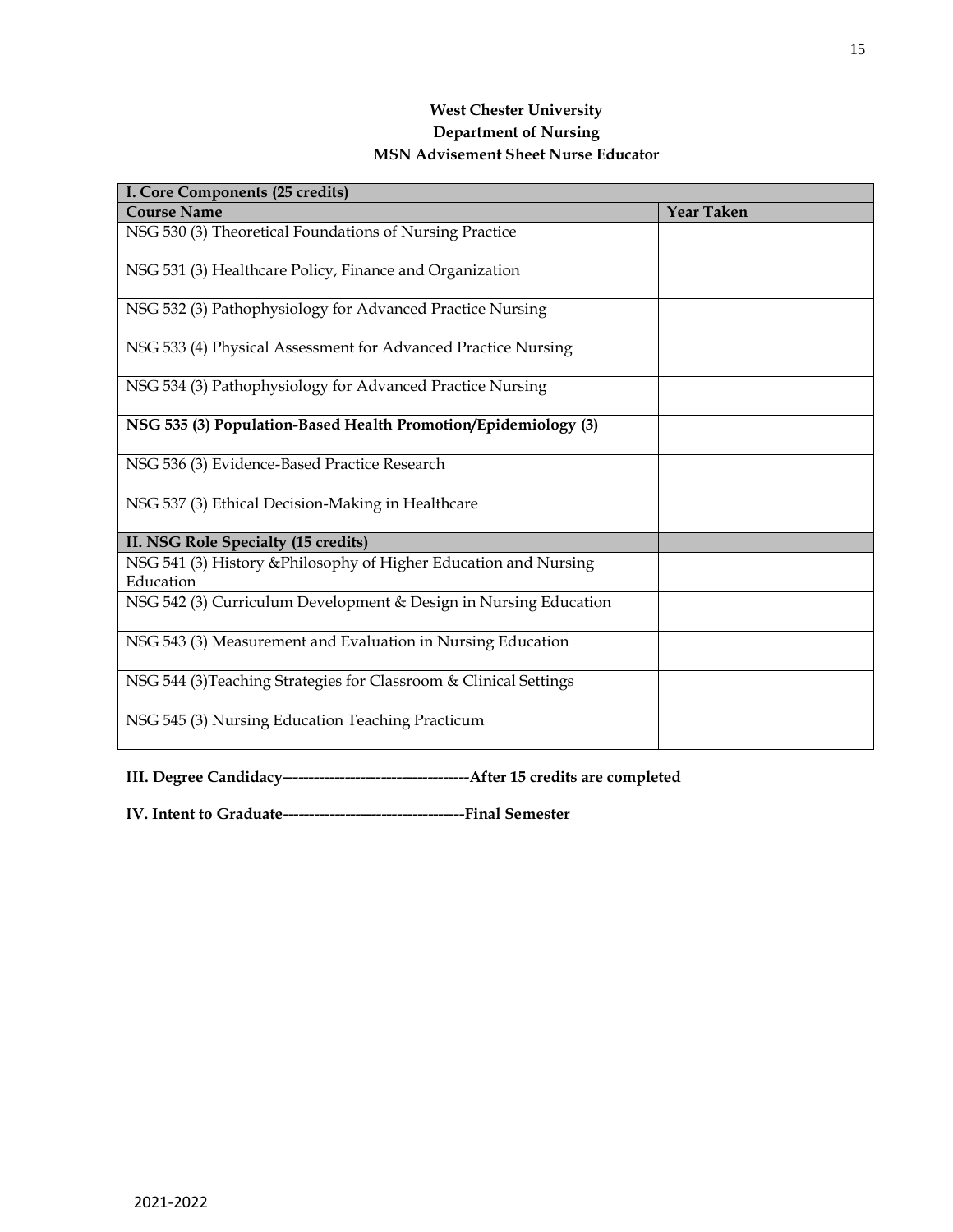### **West Chester University Department of Nursing MSN Advisement Sheet Adult Health Gerontology (CNS)**

| I. Core Components (25 credits)                                 |                   |
|-----------------------------------------------------------------|-------------------|
| <b>Course Name</b>                                              | <b>Year Taken</b> |
| NSG 530 (3) Theoretical Foundations of Nursing Practice         |                   |
| NSG 531 (3) Healthcare Policy, Finance and Organization         |                   |
| NSG 532 (3) Pathophysiology for Advanced Practice Nursing       |                   |
| NSG 533 (4) Physical Assessment for Advanced Practice Nursing   |                   |
| NSG 534 (3) Pathophysiology for Advanced Practice Nursing       |                   |
| NSG 535 (3) Population-Based Health Promotion/Epidemiology (3)  |                   |
| NSG 536 (3) Evidence-Based Practice Research                    |                   |
| NSG 537 (3) Ethical Decision-Making in Healthcare               |                   |
| II. NSG Role Specialty (17 credits)                             |                   |
| NSG 551 (2) Advanced Nursing Practice I (112 clinical hours)*   |                   |
| NSG 554 (3) Theories of the Aging Process (class)*              |                   |
| NSG 552 (3) Advanced Nursing Practice II (168 clinical hours)** |                   |
| NSG 555 (3) Differential Diagnosis in Older Adults**            |                   |
| NSG 553 (3) Advance Nursing Practice (168 hours)***             |                   |
| NSG 556 (3) Health-Illness Transitions (Didactic)***            |                   |
| *These courses taken simultaneously                             |                   |
| ** These courses taken simultaneously                           |                   |

\*\*\* These courses taken simultaneously

**III. Degree Candidacy------------------------------------After 15 credits are completed**

**IV. Intent to Graduate-----------------------------------Final Semester**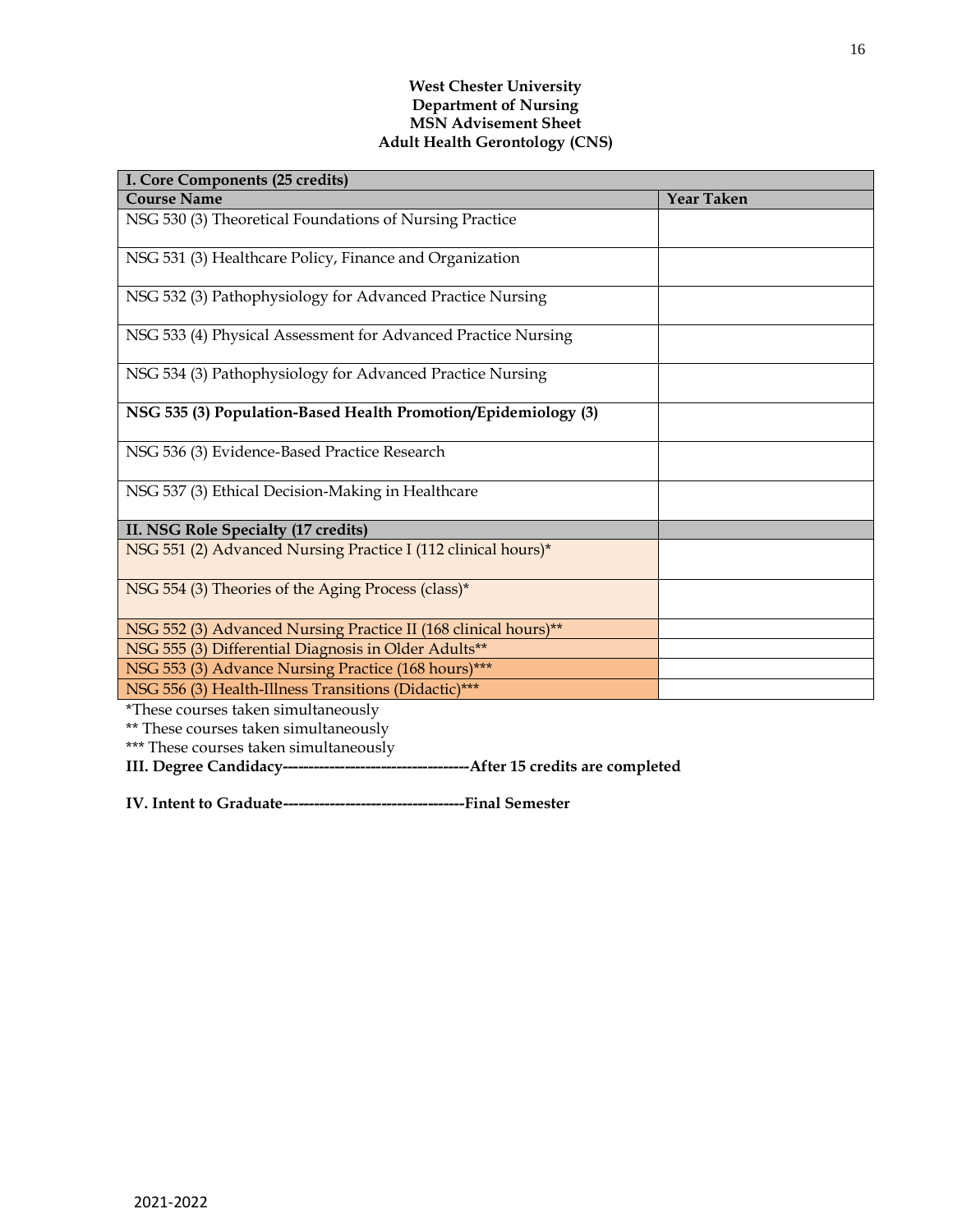## **Academic Graduate School Policies**

## **Enrollment Policy**

Students have a maximum of six years for degree completion. During that time, students are expected to maintain continuous enrollment during the fall and spring semesters. Failure to maintain continuous enrollment may affect degree completion due to course availability. Before a semester of non-enrollment, students are encouraged to contact their graduate coordinator, The Graduate School, Financial Aid Office (if applicable), and Center for International Programs (if applicable) to discuss implications of nonenrollment. A maximum of two semesters of non-enrollment is permitted before a student must enroll or request a leave of absence. Students who fail to re-enroll or request a leave of absence are subject to readmission.

## **Enrollment Classification**

1. Enrolled

a. Enrolled in at least one credit-bearing course.

b. Enrolled in GSR799, Continuous Registration. This denotes Graduate Student Research – This enrollment classification is designated for students completing IP grades and/or taking comprehensive exams. Students will be permitted to enroll in GSR799 if actively engaged in work towards the completion of the IP or comprehensive exams. The graduate coordinator must confirm a student is actively working on the completion of an IP or comprehensive exams before a student is enrolled in GSR799. Students will only be permitted two consecutives semesters of enrollment in GSR799. GSR799 is a non-graded and non-credit bearing course.

## 2. Non-Enrolled

a. Enrolled in 0 hours of credit-bearing courses.

b. Not eligible for GSR799.

c. Students can have up to two consecutive semesters (fall and spring) of non-enrollment. d. Students must apply for a Leave of Absence during the second semester or enroll in credit-bearing courses to maintain good enrollment status.

## 3. Leave of Absence (LOA)

a. Students wishing to be excused from the enrollment policy due to extenuating circumstances must file a formal request for a Leave of Absence. Forms are available on the **Graduate School** webpage.

b. A Leave of Absence is not guaranteed, and students must request the LOA before the start of the semester in which the leave is requested.

## **NG Grades at the Graduate Level:**

*NG grades will be given when a student fails to complete course requirements and the professor grants a time extension by the end of a semester. Students must meet course requirements as stipulated by the professor as and not*  later than the end of the 14th week of the subsequent semester, or the NG grade will convert to an F at the end of the *semester.*

Unless a professor indicates a deadline when assigning an NG, graduate students have until the 14th week of the subsequent to complete course requirements. Please note, this means NG grade changes are due to the Registrar's office at the conclusion of the 15th week.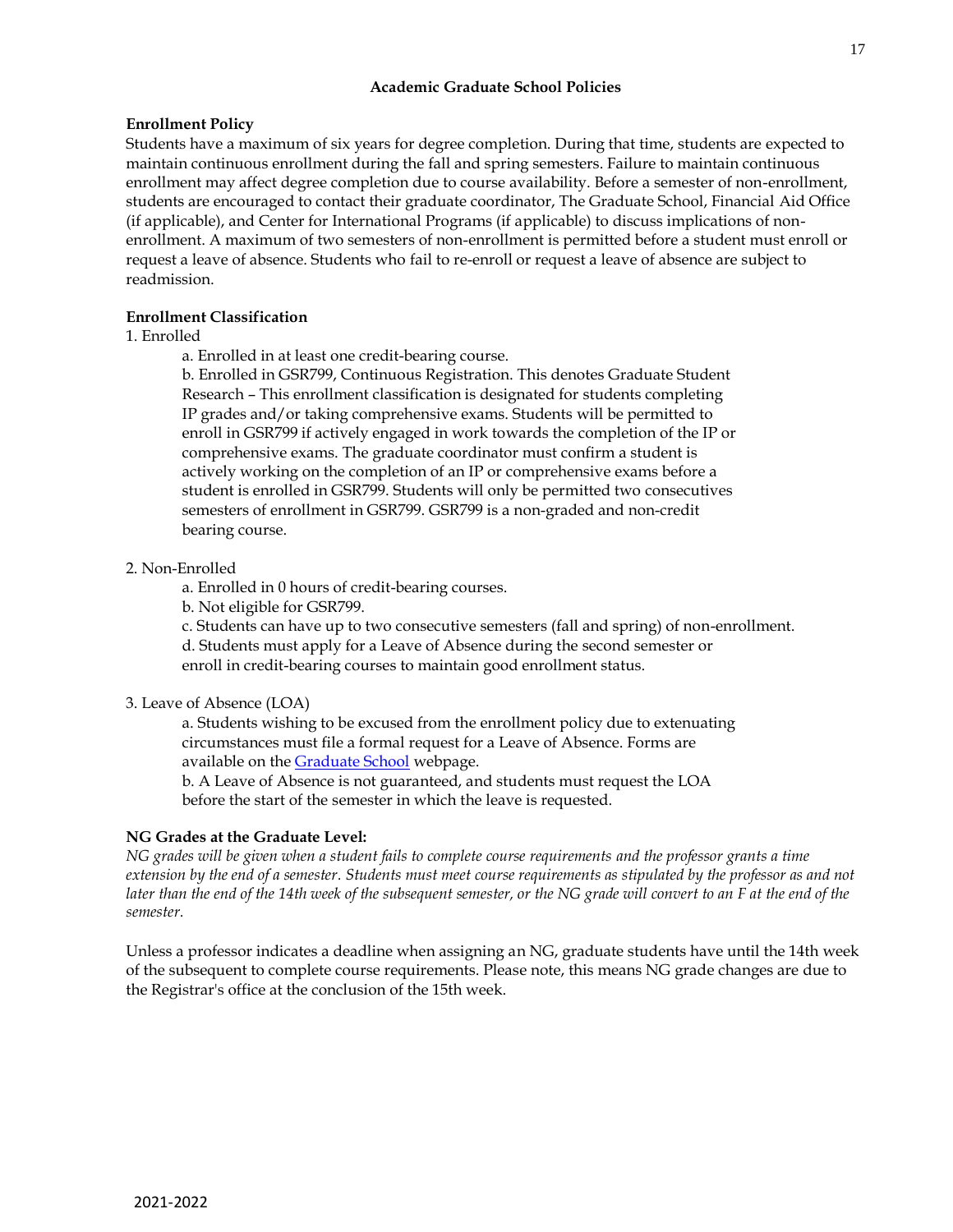## **IP Grades at the Graduate Level:**

*IP grades indicate work in progress and will be used only for protected courses (theses, practicums, internships, recitals, and research reports). Students must complete course requirements as stipulated by the professor as and not later than the end of the 14th week of the second subsequent semester, or the IP grade will convert to an F. An IP grade may not be replaced with an NG.*

If an NG or IP transitions to an F, a dismissal will be issued to the student. Please refer to the current **policy** on F grades.

Graduate academic policies can be found online in the **Graduate Catalog**.

## **GRADUATE STUDENT POLICIES West Chester University Office of Graduate Studies**

## **Academic Dishonesty**

Academic dishonesty is prohibited, and violations may result in disciplinary action up to and including expulsion from the University. Academic dishonesty as it applies to students includes, but is not limited to academic cheating; plagiarism; the sale, purchase, or exchange of term papers or research papers; using books or other materials without authorization while taking examinations; taking an examination for another person, or allowing another person to take an examination in one's place; copying from another's paper during an examination or allowing another person to copy from one's own falsification of information which includes any form of providing false or misleading information, written, electronic, or oral; or of altering or falsifying official institutional records. Plagiarism is defined as copying another's work or portions thereof and/or using ideas and concepts of another and presenting them as one's own without giving proper credit to the source. NOTE: The Student Code of Conduct covers theft or attempted theft of property and/or services; destruction; vandalism; misuse or abuse of the real or personal property of the University, any organization, or any individual.

## **Grade Change Policy**

A grade awarded other than IP/NG is final. Final grades can be changed only when there is a clerical or computational error. If the student thinks there is an error the student must report the alleged error in writing to the professor as soon as possible, but no later than the end of the fifth week of the following semester. If a grade change is warranted, the professor must submit a change of grade request to the office of the Registrar not later than the end of the ninth week of the semester. Final grades cannot be changed after the ninth week of the semester following the alleged error.

## **Graduate Student Course Repeat Policy**

Graduate students must repeat courses applied to the degree for which they have received a grade of less than C- and all courses for which the Program or department has a higher standard. Courses may be repeated only once. Both grades received for a course will remain on the student's record and both grades will be used to calculate the cumulative and major averages.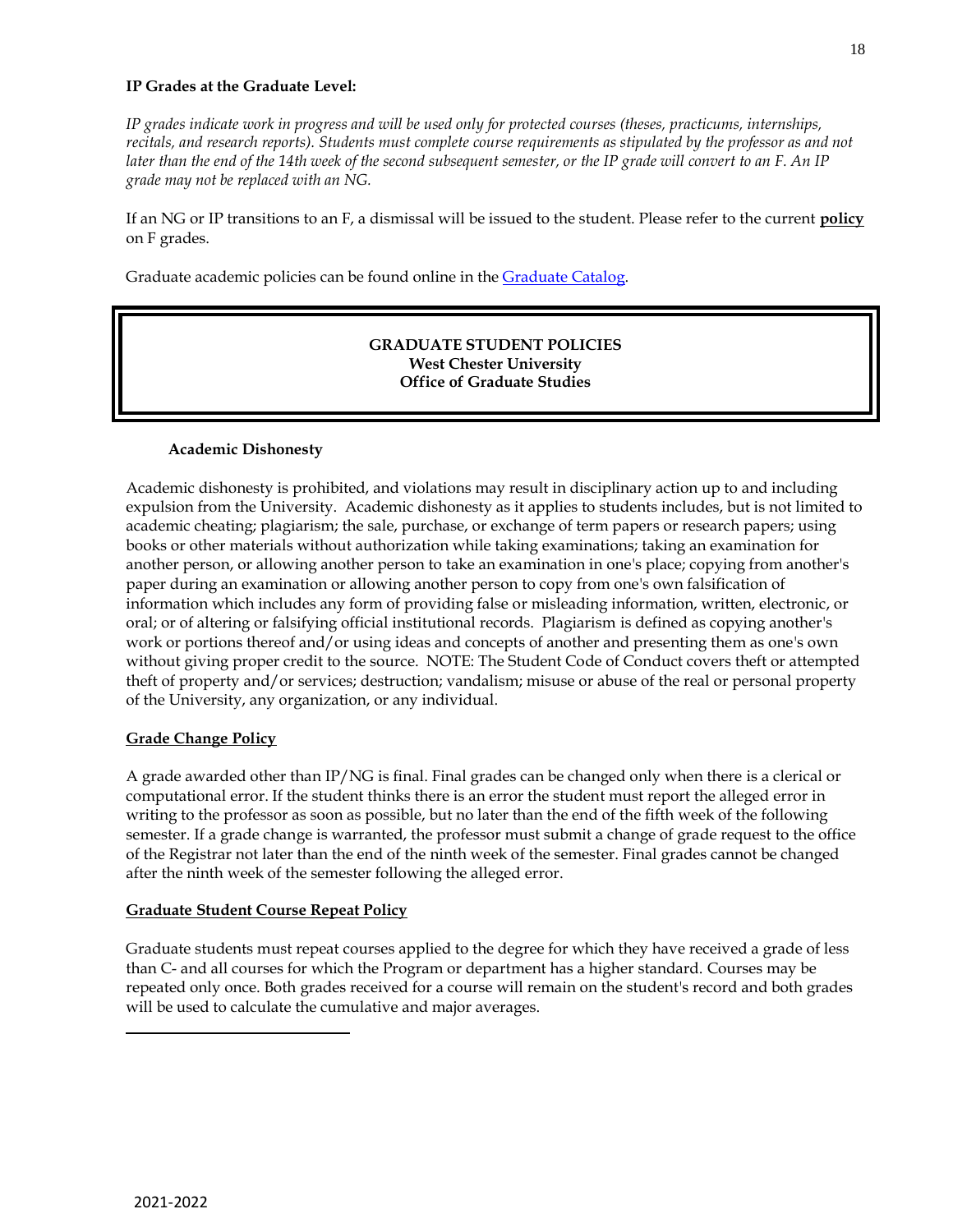### **\*\*\*Continuous Enrollment**

All graduate students who have been admitted into a degree program must maintain continuous registration each semester (except summer sessions), or must apply for a formal leave of absence.

### **Degree Candidacy**

After earning 15 credits, every student must file an application for admission to degree candidacy with the Graduate Studies Office.

## **\*\*\*Application for Graduation**

All the forms required for graduation are available in a packet from the Office of Graduate Studies and they may be downloaded from the web page [\(Graduate School Forms.](https://www.wcupa.edu/_admissions/SCH_DGR/forms.aspx))

**Deadline dates for applying to graduate are** May graduation - February 1; August graduation - June 1; December graduation - October 1.

*See [www.wcupa.edu/grad](http://www.wcupa.edu/grad) under Current Students.*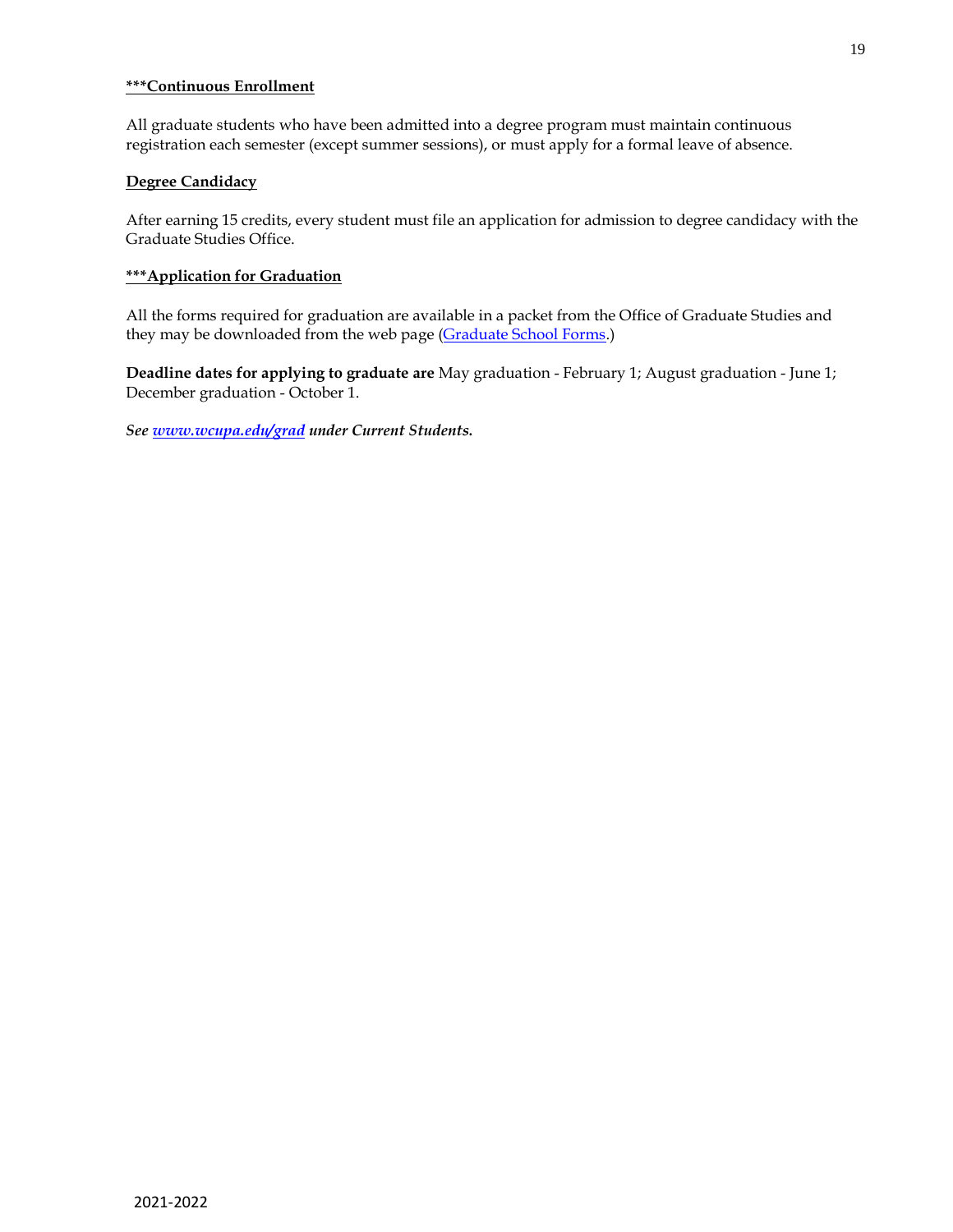## **CAMPUS RESOURCES**

## **[The Graduate School](https://www.wcupa.edu/_admissions/SCH_DGR/default.aspx)**

The Graduate School is in McKelvie Hall on Rosedale Avenue. Students can access information in the [new](https://www.wcupa.edu/_admissions/SCH_DGR/newGradStudents.aspx)  [student section.](https://www.wcupa.edu/_admissions/SCH_DGR/newGradStudents.aspx) The telephone number is 610-436-2943, and the hours are Monday - Friday 8:30 a.m. to 4:30 p.m.

## **[Graduate Student Association \(GSA\)](https://www.wcupa.edu/_admissions/SCH_DGR/gsa/)**

The Graduate Student Association (GSA) is a student governing body for graduate students that promotes the well-being of graduate students through education, professional and social events at West Chester University and advocates for their needs.

### **[Francis Harvey Green Library](https://library.wcupa.edu/home)**

The FHG Library offers the graduate student an excellent environment for study and research. Among the many services are references, computerized online literature searching, *and free* interlibrary loan for graduate students, and photoduplication. Use of the library is enhanced by:

- WCU's online card catalog
- a computerized network of indexes and abstracts on CD-ROM
- Internet periodical indexes (Search Bank, etc.)

The library has day, evening, and weekend hours of operation. The circulation desk telephone number is 610-436-2946. **A current ID must be presented to check out material and to access indexes from home online.**

### **Information Technology and Support**

WCU has an abundance of technical support. Go to th[e Resources for New Students](https://www.wcupa.edu/infoServices/serviceNow/resourceLinks.aspx) on the web to learn about all the available items. Also, if you come on campus, along with the library, there is the Academic Computing Center (ACC) that is in Anderson Hall, North Campus on Church Street. Hours of operation for the ACC are found at **Service Now**.

### **Student ID Cards**

To borrow books from the library, or to enter any buildings on campus, graduate students must have a WCU ID (identification) card. An ID card can be purchased for a fee at the SSI Office, Sykes Union Building or go to **Ram Card**.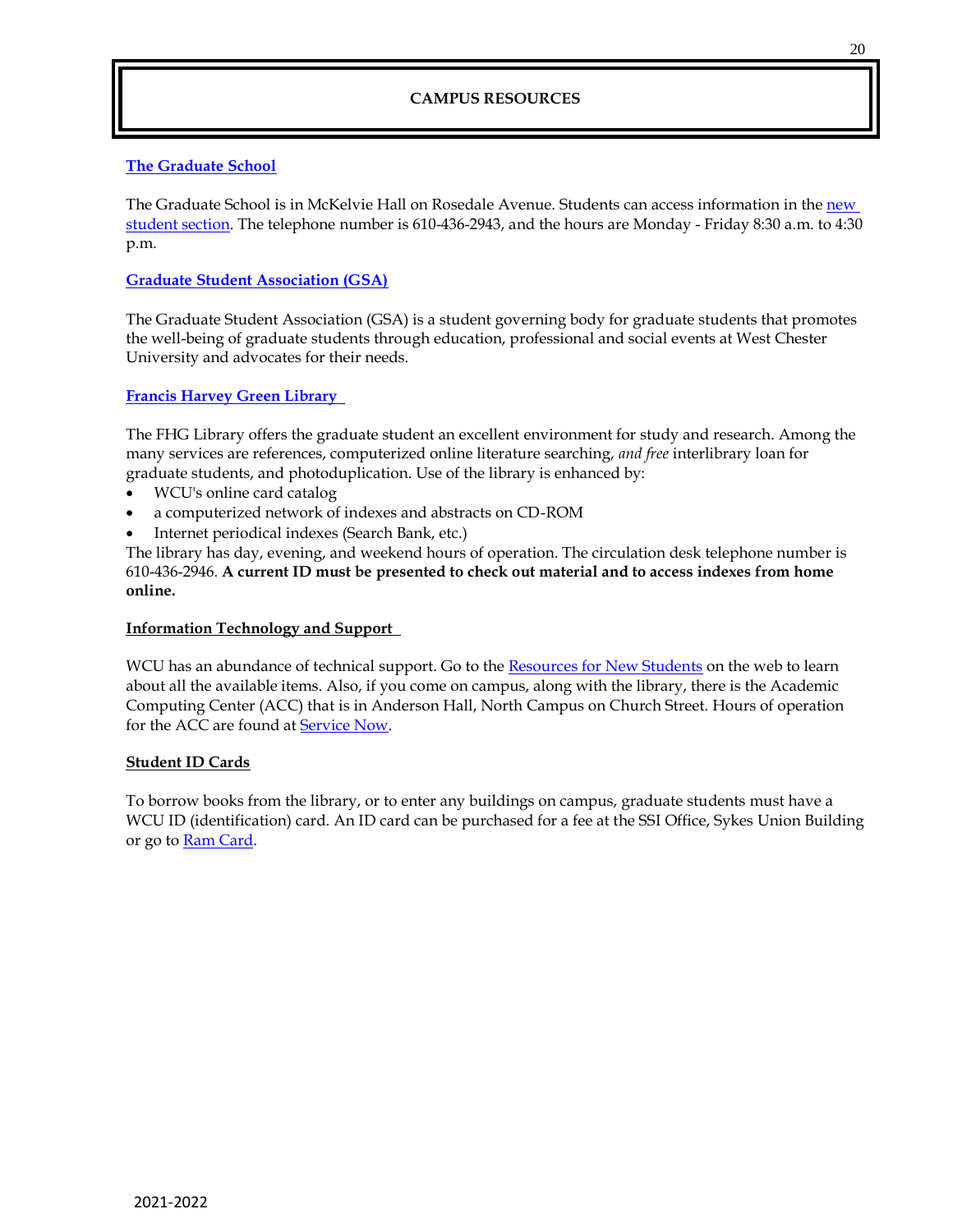## **STUDENT ACTIVITIES**

## **Sigma Theta Tau International Honor Society of Nursing**

The Honor Society of the Department of Nursing, West Chester University, was established in the spring of 1985. The purposes of this society are to recognize superior achievement, recognize the development of leadership qualities, fosters high professional standards, encourage creative work, and strengthen the commitment to the ideals and purposes of the profession. The first induction for the society was held on March 24, 1985. On April 17, 1994, the Honor Society was chartered as Xi Delta Chapter of Sigma Theta Tau International Honor Society of Nursing in a ceremony conducted by Elizabeth Carnegie, DPA, RN, FAAN, member of the Board of Directors of Sigma Theta Tau.

Each fall, Xi Delta Chapter hosts an induction ceremony to honor new members. Membership is open to undergraduate and graduate students enrolled in the nursing program who have demonstrated superior scholastic achievement and potential for community leadership and community nurse leaders. Undergraduate candidates must have achieved a grade average of at least 3.25 and be in the top one-third of their class; graduate students are eligible if they have reached a grade-point average significantly higher than the minimum requirement for graduation. This should be at least a 3.5 on a 4.0 scale. Community leaders must have a minimum of a baccalaureate degree and have demonstrated significant achievement in nursing education, practice, research, or publication.

## **Mary Kline Lecture Series and Professional Day**

The Department of Nursing has established an annual campus-wide lecture series to honor Mary L. Kline, a distinguished member of the nursing faculty who retired in 1983 after fourteen years of dedicated teaching and service to the University. These lectures are held annually in the fall semester.

### **Student Representation on Department and Campus-Wide Committees**

Students are invited to serve as student representatives on department committees, such as the Student Affairs, Faculty Affairs, and Curriculum committees. Campus-wide service is possible by serving as a student representative on several committees on campus, such as CAPC, Space Allocation, Library, Sykes Union Advisory Committee, etc. Interested students may get information from a faculty member or the Graduate Student Association.

### Graduate Research Day

Research Day is the only WCU-wide event that provides a venue for faculty and students to present, discuss, and demonstrate research and scholarship in all disciplines. It also serves as a valuable forum for researchers to practice their presentations for upcoming regional and national conferences.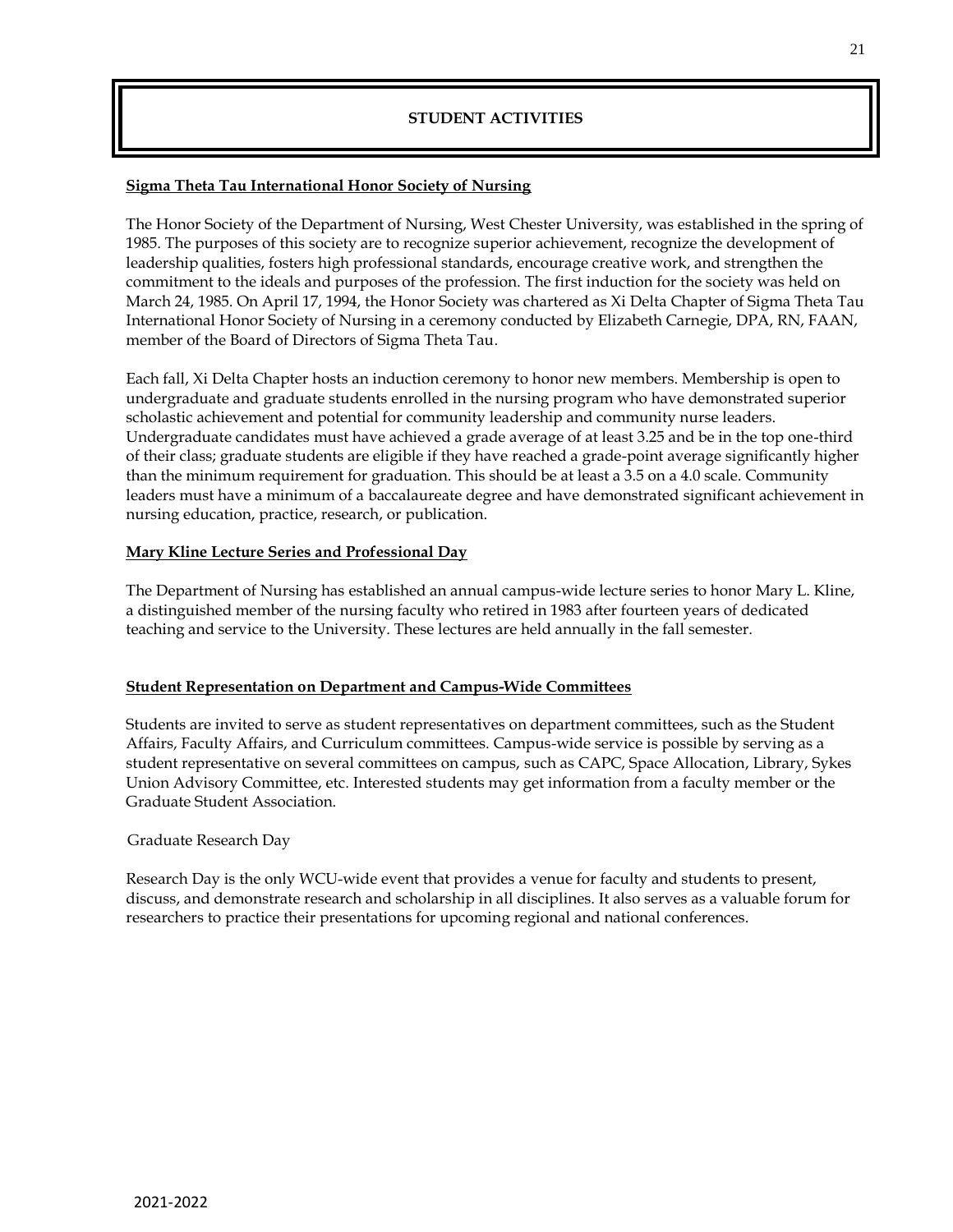## **Graduation Celebration**

Graduate students typically hold a graduation celebration in May or December each year to recognize their accomplishments. Students plan this event, and it is held at a private home or a restaurant.

## **Graduate Pins**

After having successfully completed the MSN, graduate students have the option of purchasing a pin representing graduation from the West Chester University Department of Nursing. More information about the pins is available from the Graduate Program Coordinator.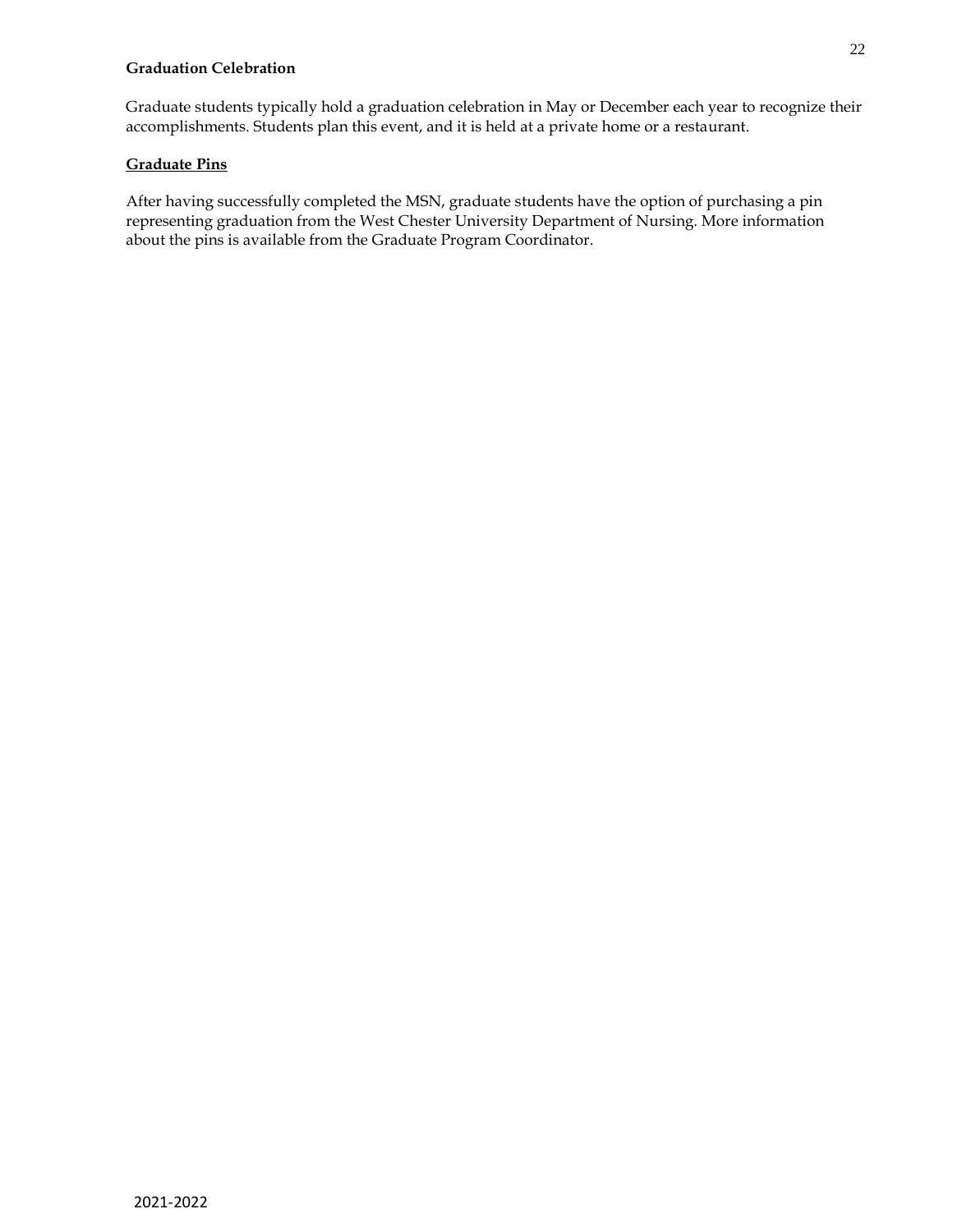School Nurse Certificate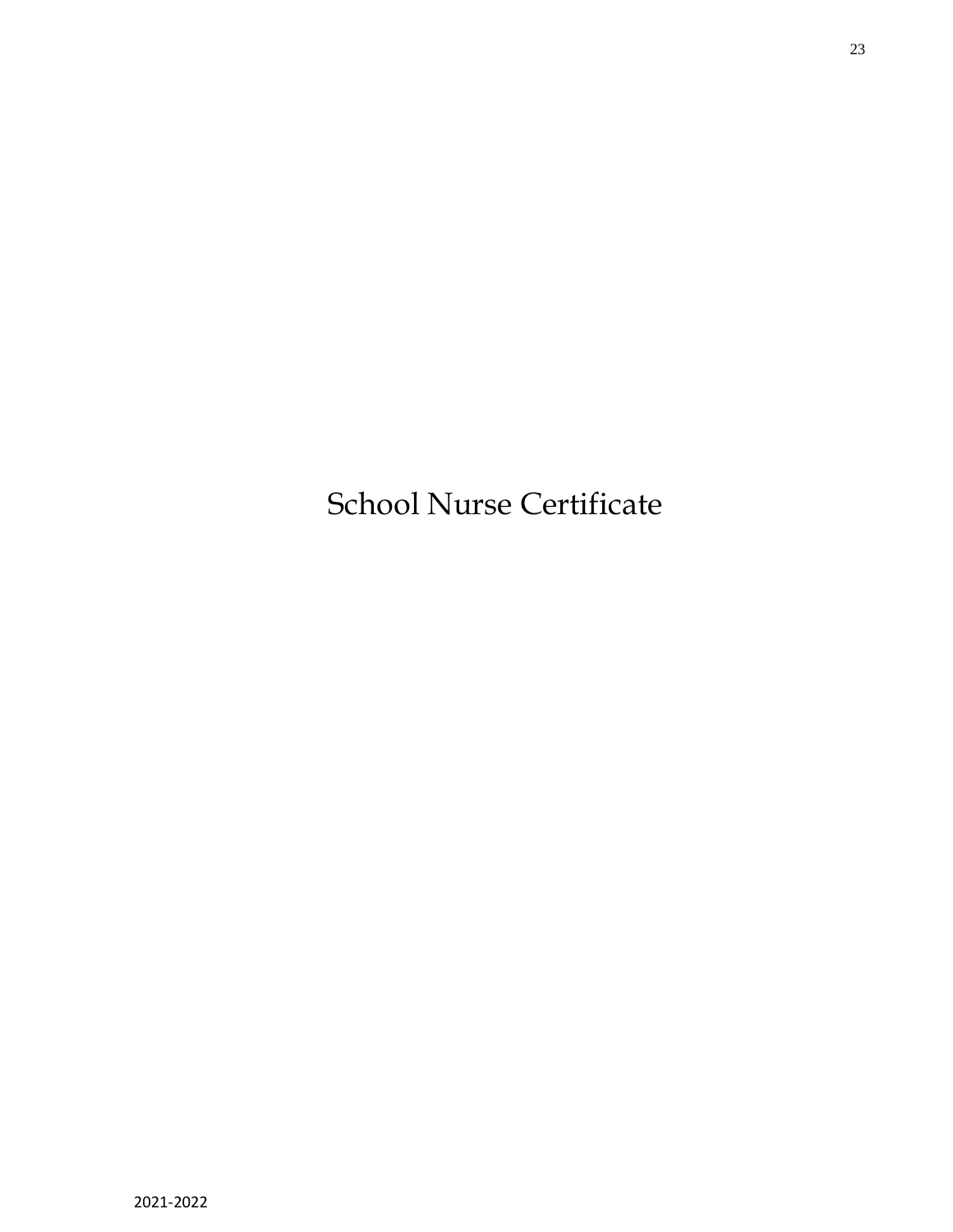## **West Chester University of Pennsylvania School Nurse Certificate Program**

The School Nurse Certification program is a 14 credit, post-baccalaureate program that prepares nursing students for initial Pennsylvania Department of Education Certification as an Educational Specialist I – School Nurse. Required courses for this certification program are NSG 502, 512, 533, and EDA 542.

The strategic directions of West Chester University aligned to provide service to the community. Therefore, this Program supports the need for Registered Nurses to receive specialized education directly related to the care of the school-aged child and school community.

This Program offers the resource of training school nurses during a time in our country where the training of staff in schools has never been so important. Additionally, this program provides a service to our community by offering a local, cost-effective education in keeping our schools a healthy and safe place for community members, thus enhancing the relationship our community has with the University.

School nursing is a specialized practice of professional nursing that advances the well-being, academic success, and life-long achievement and health of students. School nurses must facilitate positive student responses to normal development; promote health and safety, including a healthy environment; intervene with actual and potential health problems; provide case management services; and actively collaborate with others to build student and family capacity for adaptation, self-management, self-advocacy, and learning (NASN, 2010). With this understanding, specialty training is required to provide the school nurse with the necessary ability to succeed in this area of nursing.

Washington, D.C., January 24, 2013 – Health in Mind, a new report from Healthy Schools Campaign (HSC) and Trust for America's Health (TFAH), details immediate solutions that can help close the achievement gap and create a healthy future for all children. American children are struggling academically, and the nation faces a growing achievement gap that is increasingly tied to health disparities—today's children could become the first generation to live shorter and less healthy lives than their parents, notes the report. "We've never met a parent, teacher or school leader who didn't recognize that healthy students are better prepared to learn," said Rochelle Davis, President, and CEO of HSC, a national advocacy organization that focuses much of its work on improving the food and fitness environment in Chicago schools. "But the truth is that vast health disparity exists in our nation, and far too many children attend school in environments that do not support their health. Unless we address these challenges, our efforts to close the achievement gap will be compromised. The consequences are enormous for children's learning and their lifetime health." "We are beginning to see an important shift in the way the nation addresses health and wellness," said Jeffrey Levi, PhD, executive director of TFAH. "We know that health and education are inextricably linked; with that knowledge, we must shift how we approach both wellness and the school day," said Dr. Gail Christopher, vice president for program strategy at the W.K. Kellogg Foundation

## **Competencies for completion of this Program include:**

Identification of the role of the school nurse The school nurse's role as health educator Understanding of student health and education plans as authored in IEPs School nurse role in emergency management, and crisis response Understanding legal issues related to practice Understanding federal laws protecting children and youth with disabilities Demonstrating competency of growth and development and cultural competence of toddler thru adolescence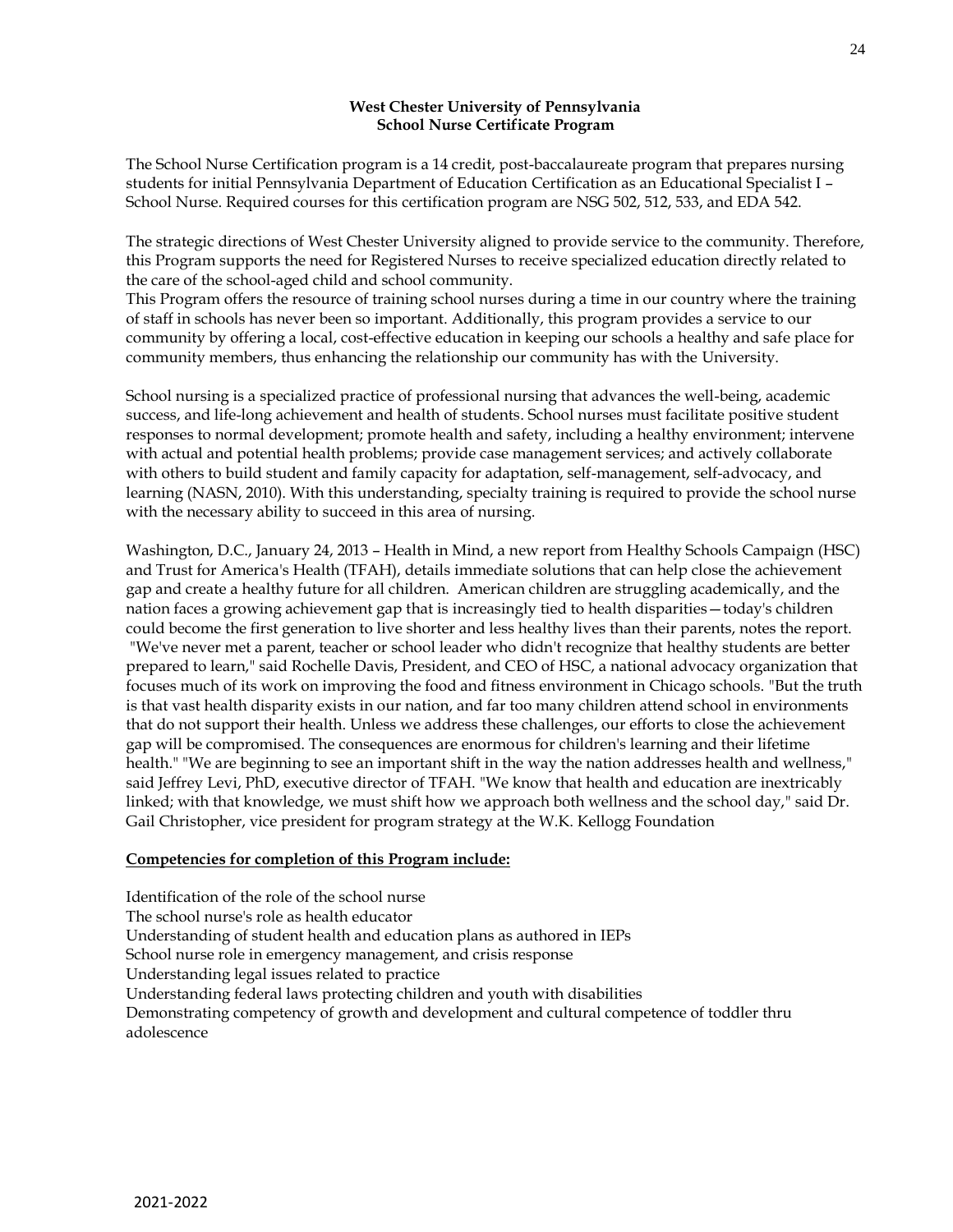This Program supports students in the undergraduate programs who desire to continue with a certification as a part of the professional goals. Additionally, the school nurse program provides an entryway for the school nurse to complete their education in Certification and continue in their schooling by filtering into our master's Program.

In the department of nursing, "we are seeking views that encompass respect for difference, eagerness to learn, and a willingness to accept that there are many ways of viewing the world." Author: Brenda Rodriguez, Compiled from "What is Cultural Competence? Fall/Winter 1995-1996 issue of the Family Resource Coalition's Report. The program objectives for this Certification assist in providing a variation in learning for our students and will also assist in bringing a different learner into the department.

### **West Chester University Department of Nursing Post Baccalaureate School Nurse Certification Chapter 49 Accommodations and Adaptations**

### **School Nurse Specialist Certification – West Chester University**

The Pennsylvania Department of Education requires all programs to show evidence of meeting the expectations that are outlined in Chapter 49 Accommodations and Adaptations Plan. The plan for the WCU School Nurse Certification program to meet Chapter 49 Accommodations & Adaptations requires an explanation of the Program. The Program requires a BSN from an accredited program for admission. WCU has a BSN program - a traditional 4 year program, an Advance 2 BSN: Second Degree Accelerated BSN, and a RN to BSN program

The Accommodation plan is a detailed grid of all requirements as outlined by the Pennsylvania Department of Education (PDE). The last column of the grid identifies where (what component of education) and how the student will receive these requirements. It is noted that the student will receive these regulations either from their undergraduate Program (as noted in the Baccalaureate Essentials or in undergraduate course work) and the proposed courses they receive in the School Nurse Certification Program. The Baccalaureate Essentials is a document provided to programs of nursing that serves as a framework for building nursing curriculum. Therefore, if the student who applies to the School Nurse certificate program is a graduate of an accredited nursing program, then it can be assumed that this Program has achieved the requirements set forth in the essentials.

This Accommodation Plan was written to describe what courses would be taken at WCU to meet the competency requirements for the School Nurse. The Accommodation Plan was developed with the understanding that when students are admitted into the SN Certification program, they carry the previous learned content from their accredited BSN program and have successfully passed the NCLEX exam which provides their RN license to practice. The WCU SN certification program PRAXIS I is the NCLEX successful exam completion. These two documents' Essentials and NCLEX blueprint have been submitted to evidence the references in the Chapter 49 plan. Also courses within the BSN have been referred to WCU's generic under BSN program for prerequisite criteria for the SN Certification program.

Courses relevant to the plan in a BSN program include developmental psychology; abnormal psychology; physical assessment course including a lab component; pediatrics course including didactic and clinical components; community health course with didactic and clinical components; and a psychiatric nursing course with didactic and clinical components (maybe integrated into each nursing course instead of being a separate course).

The design of this plan includes references to this content and clinical experience in a generic fashion by listing "BSN pediatrics course". All BSN programs are accredited by the AACN or National League for Nursing Accrediting Commission (NLNAC) which validate that the programs are meeting the required professional standards (ESSENTIALS) and students are passing the NCLEX for licensure. The 'Course-competency' section reflects the WCU School Nurse Certification Program courses only. The table does not reflect the 'prior learning' from BSN courses, such as Pediatrics, Community Health, Health Assessment, Developmental Psychology, Abnormal Psychology, and Psychiatric Nursing.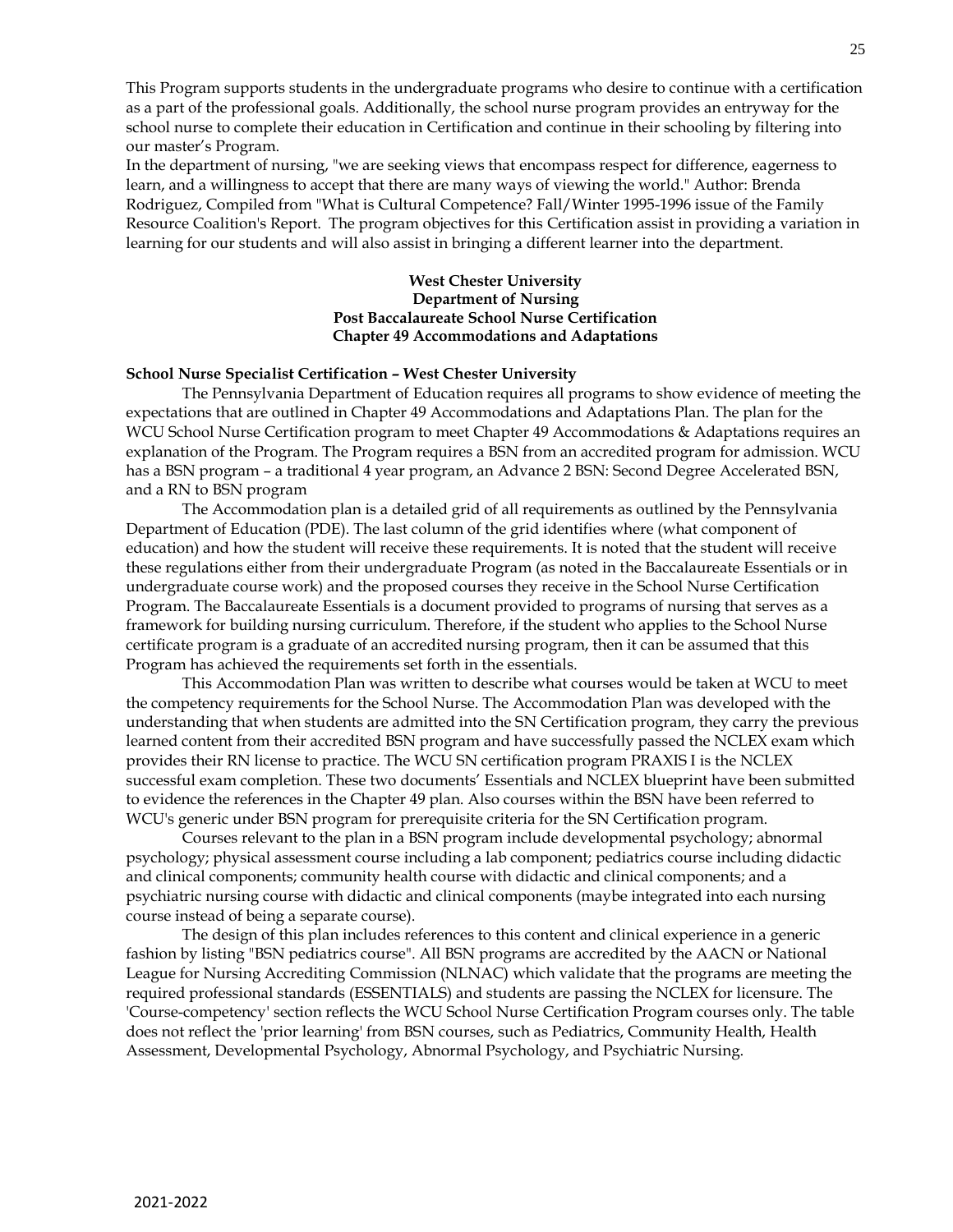## **West Chester University Department of Nursing Post Baccalaureate School Nurse Certification Program Outline**

The following topics will be addressed throughout the certification curriculum:

- ❖ Role of the School Nurse
- ❖ The school Nurse's Role as Health Educator
- ❖ Student health and Education Plans authored by TBA
- ❖ Emergency Management, Crisis Response, and SN Role
- ❖ Legal Issues Related to School Nursing Practice
- ❖ Federal Laws Protecting Children and Youth with Disabilities
- ❖ Growth and Development: Preschool thru Adolescence
- ❖ Cultural competence in Profession School Nurse Practice
- ❖ Collaboration in Community
- ❖ Health Promotion
- ❖ Children with Chronic Conditions
- ❖ Behavioral Assessment and Management in school

Required texts for this Program include:

- ❖ Legal Issues in School Health Services (2005) by Schwab & Gelfman.
- ❖ School Nursing: A Comprehensive Text by Janice Selekman (2012)
- ❖ Jarvis, C. (2012). Physical Examination & Health Assessment. 6th Ed. Saunders Elsevier. St. Louis, MO.

In addition, Chapter 49 Accommodations & Adaptations for School Nurse Specialist are addressed in this proposal – West Chester University was developed to provide a clearer view of BSN courses and the courses in the WCU School Nurse Certification Program. All the required competencies for the School Nurse Specialist have been met by the courses and clinical experiences on the matrix which are reflected in Appendix A.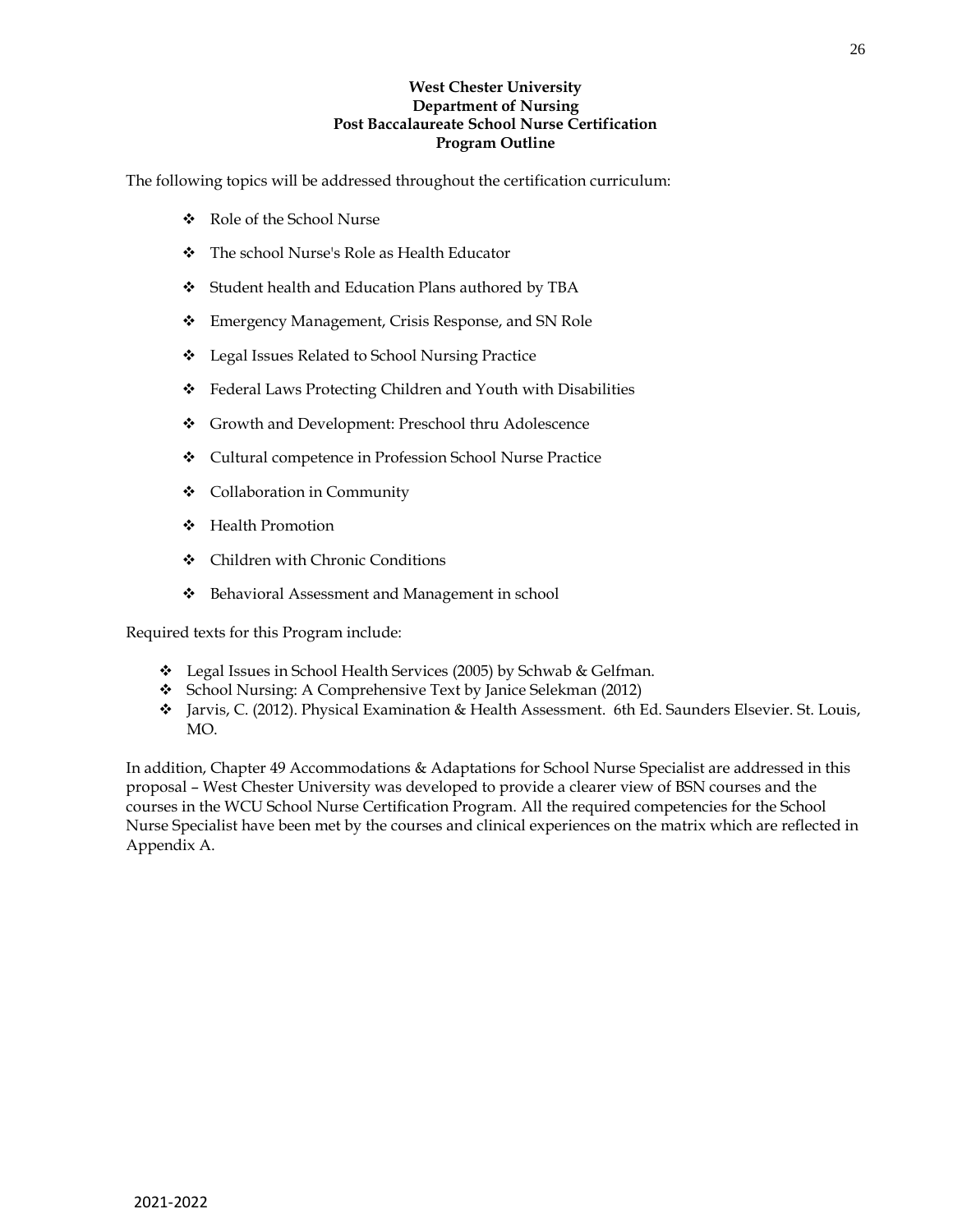| <b>Student Name:</b>                                   | ID#                 |
|--------------------------------------------------------|---------------------|
| <b>Email Address:</b>                                  | Phone #:            |
| Date Admitted to SNC Program:                          | <b>BSN Program:</b> |
| <b>Cumulative GPA:</b>                                 |                     |
| School District choice for clinical practicum: NSG 502 |                     |

### **Requirements for Pennsylvania School Nurse Certification. Requirements for ALL candidates seeking Certification as an School Nurse**

| Pre-req & Required Courses; Chapter 49.13<br>Requirements                 | When                  | <b>BSN</b><br><b>Course Desc.</b><br>For<br>Equivalent | Registered/<br>Completed/<br><b>Transferred</b> | Grade |
|---------------------------------------------------------------------------|-----------------------|--------------------------------------------------------|-------------------------------------------------|-------|
| *Eng. Comp: WRT 120 or 200                                                | Prior to              |                                                        |                                                 |       |
| (3 credits)                                                               | acceptance            |                                                        |                                                 |       |
| *Eng. Lit                                                                 | Prior to              |                                                        |                                                 |       |
| (3 credits)                                                               | acceptance            |                                                        |                                                 |       |
| *Mat 121 Statistics                                                       | Prior to              |                                                        |                                                 |       |
| Or its equivalent                                                         | acceptance            |                                                        |                                                 |       |
| (3 credits)                                                               |                       |                                                        |                                                 |       |
| WCU core courses NSG 311; 312; 411; & 412 or its                          | Prior to              |                                                        |                                                 |       |
| equivalent. Student must have graduated from an<br>accredited BSN program | acceptance            |                                                        |                                                 |       |
| ** Evidence of course completion in undergraduate                         | Prior to              |                                                        |                                                 |       |
| Program that addresses Transcultural Care                                 | acceptance            |                                                        |                                                 |       |
| **Evidence of course completion in undergraduate                          | Prior to              |                                                        |                                                 |       |
| Program that addresses Care of the Individual<br>with a Disability        | acceptance            |                                                        |                                                 |       |
| <i>*Praxis I:</i>                                                         | Prior to              |                                                        |                                                 |       |
| <b>NCLEX</b>                                                              | acceptance            |                                                        |                                                 |       |
| <b>BLS</b> certification                                                  | Prior to              |                                                        |                                                 |       |
|                                                                           | acceptance            |                                                        |                                                 |       |
| <b>NSG 533:</b>                                                           | Prior to              |                                                        |                                                 |       |
| Health<br>Assessment                                                      | program               |                                                        |                                                 |       |
| <b>NSG 512:</b>                                                           | completion            |                                                        |                                                 |       |
| <b>Legal Mandates</b>                                                     | Prior to              |                                                        |                                                 |       |
|                                                                           | program<br>completion |                                                        |                                                 |       |
| <b>EDA 542:</b>                                                           | Prior to              |                                                        |                                                 |       |
| <b>Foundations of Spec ED</b>                                             | program               |                                                        |                                                 |       |
|                                                                           | completion            |                                                        |                                                 |       |
| <b>NSG 502:</b>                                                           | Prior to              |                                                        |                                                 |       |
| <b>School Nurse Practicum</b>                                             | program               |                                                        |                                                 |       |
|                                                                           | completion            |                                                        |                                                 |       |

\* All determinations are subject to final approval by the Department of Nursing.

\*\*Courses may be completed at the undergraduate or graduate level. Courses must be completed to quality for Certification as a school nurse. Candidates who satisfy course work at another institution must provide official transcripts to the Department of Nursing prior to qualifying for Certification. **If you believe that items on your current transcript meet the 49.13 requirements indicated, please bring the courses in question to the attention of the Department of Nursing upon submission.**